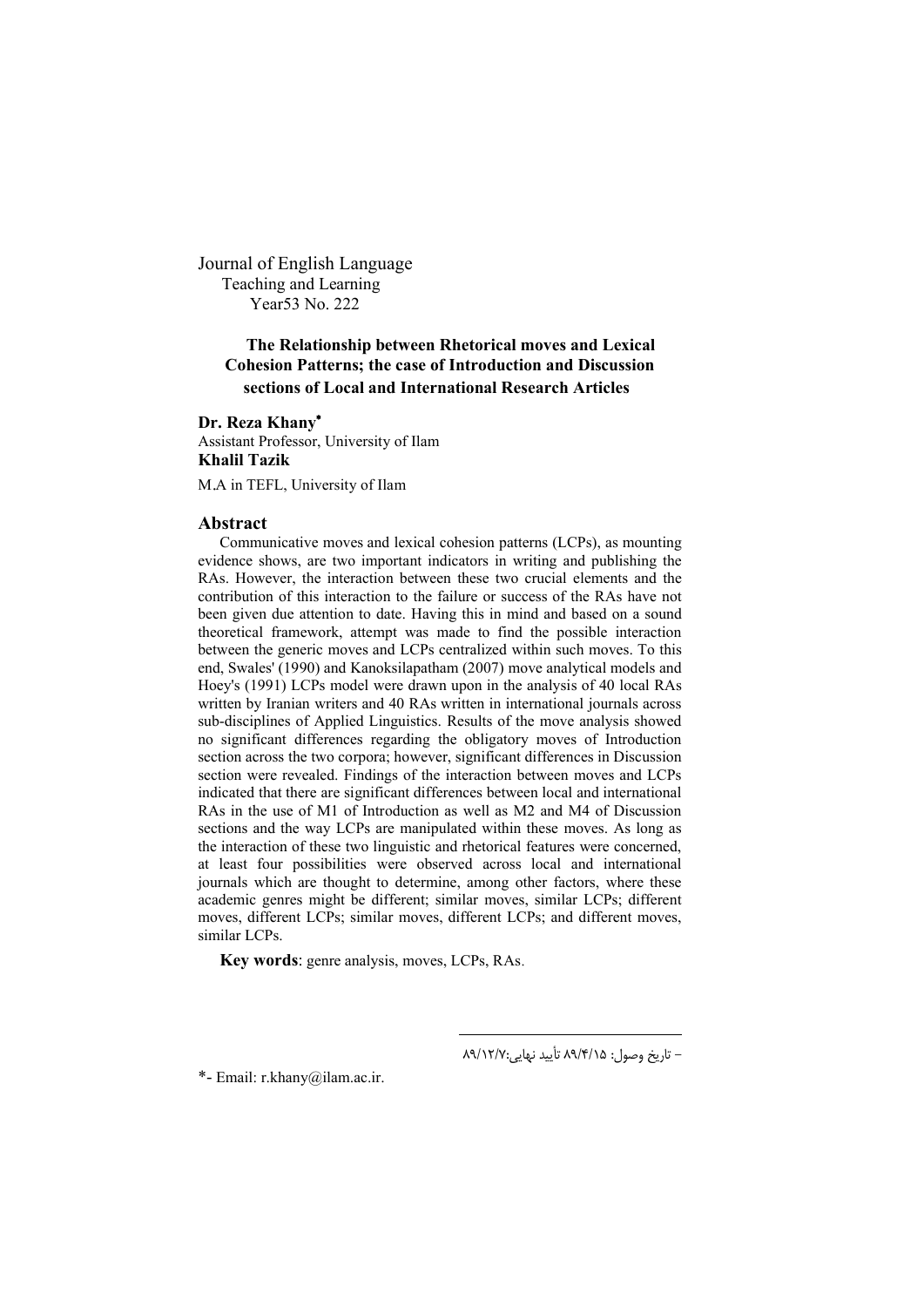# **Introduction**

Research articles (RA) as an important channel for presenting new scientific findings have received much attention in the past few decades (Dudley-Evans, 1986; Hyland, 2000, 2001; Swales, 1990, 2004). Studies on this "prestigious genre", to use Swales' (2004) words, have generally aimed at exploring its communicative moves (Swales, 1990; Bhatia, 1993, 1999; Biria & Tahririan 1997; Samraj, 2002, 2005; Sun, 2004; Fallah 2004; Amirian, Kassaian, & Tavakoli, 2008; Ge & Li, 2009) or identifying its particular linguistic features such as hedging (Hyland, 1996, 1998, 2002; Wishnoff, 2000; Jalilifar, 2007), voice (Matsuda, 2001), modality (Salager-Meyer, 1992; Piqué, Posteguillo, & Andreu-Besó 2001), verb tense (Burrough-Boenisch, 2003), and first person pronoun (Hyland, 2001; Samraj, 2008).

The primary purpose of all these studies were raising the novice and even experienced researchers and writers' awareness of the overall characteristics of RAs in order to help them create more wellorganized and effective academic texts. Among these studies, communicative moves, because of their importance in publishing RAs, have received much more attention. Reviewing literature reveals that in the past two decades there has been mounting evidence that success of academic writers in publishing their papers is highly related to their knowledge of generic structure of research articles (Hopkins & Dudley-Evans, 1988; Swales, 1990; Bhatia, 1993, 1999; Holmes, 1997; Samraj, 2002, 2005; Fallahi and Erzi, 2003; Ge & Li, 2009).

One of the functions of moves in RAs, as Yang and Alison (2003) state, is establishing a coherent text. Moves in each section of RAs establish a logical relationship between sentences and indicate that the materials are smoothly related and well-organized (Swales, 1990). Swales (1990), in his seminal book, proposed a three-move model for the analysis of the generic structure of the Introduction sections of the RAs called "Create-A-Research-Space" model: *establishing the territory, locating a research niche, and occupying a niche.*

Following this model many studies, cross-disciplinary, crosslinguistically or cross-culturally, have been conducted on the rhetorical moves of RAs. Ahmad (1997), following Swales' (1990) model, examined the rhetorical structure of 62 RA Introductions in hard science journals in Malay. She found that move 2 of CARS model (establishing the niche) was absent in more than half of the Malay articles in her corpus. She has related this absence to the existing differences between local scientific context in Malay and that of Anglophone countries. Hirano (2009), using Swales' (1990) CARS model as an analytical tool, compared the rhetorical organization of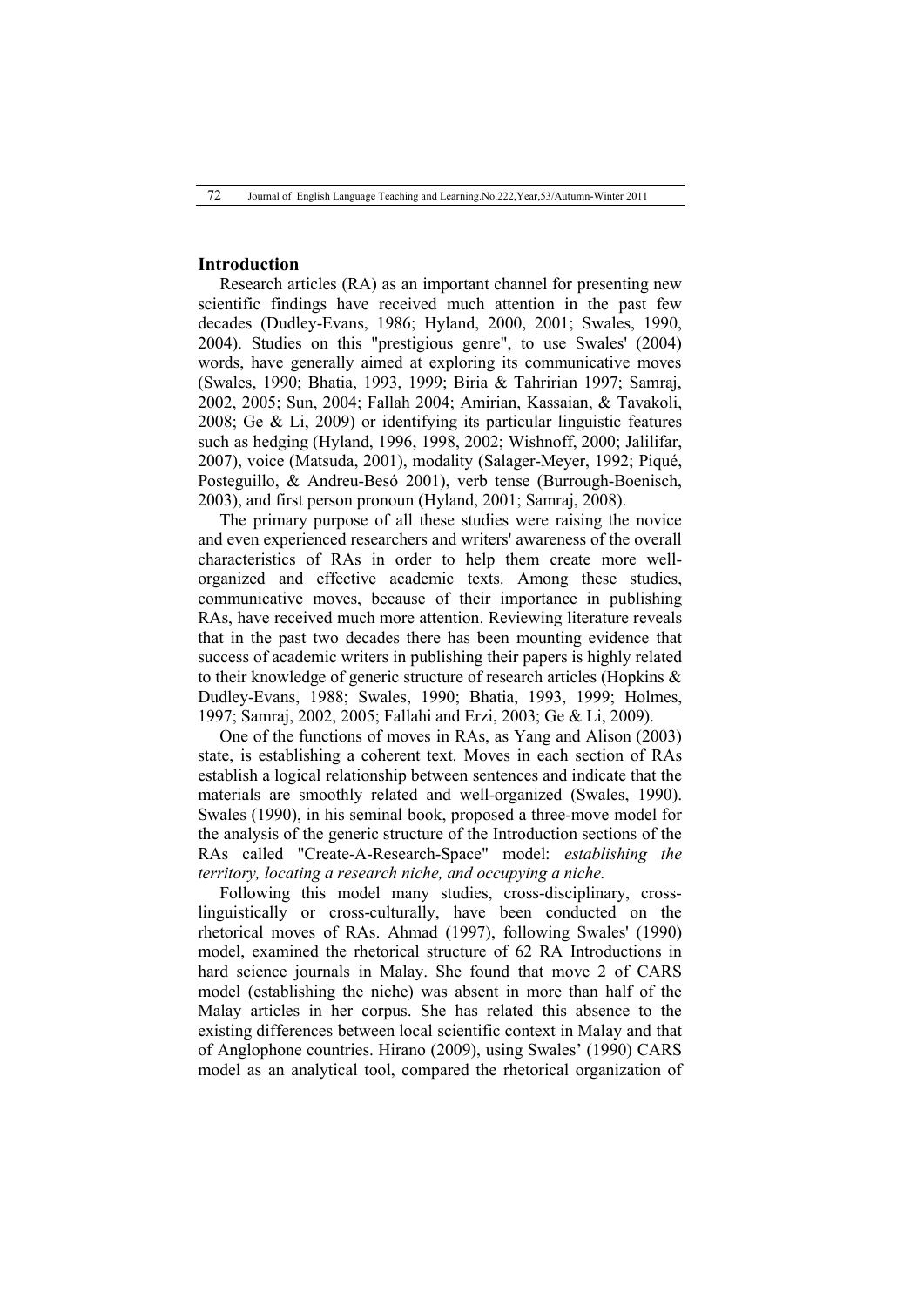The Relationship between Rhetorical moves and Lexical Cohesion… 73

research article Introductions in Brazilian Portuguese and in English within a subfield of Applied Linguistics. This exploratory study investigated 20 research articles. The findings indicated that Introductions in Brazilian Portuguese tend to follow a pattern different from that of the CARS model whereas the Introductions in English follow it closely. Holmes (1997), in a cross-disciplinary study, analyzed the Discussion section of thirty social science research articles in terms of sequence and structure of their rhetorical moves, ten each from the disciplines of History, political science and sociology. "It was found that, although there were fundamental similarities to the natural sciences, social science

Discussion sections also displayed some distinctive features. History texts were particularly distinctive, and of the three disciplines bore the least resemblance to those of the natural sciences" (Holmes, 1997, p.321). Nwogu (1997), using Swales' move analytic model, analyzed all sections of 15 medical science research articles. He found that Introduction section in Medical Science RAs is similar to other disciplines except for the move1 (projecting background information) which had low frequency. Kanoksilapatham (2007), following Swales' (2004) Move analytical model for the Introduction section, analyzed a corpus of Biochemistry RAs written in Thai and English. Results of the analysis revealed a four-Move structure for the Discussion sections: **contextualizing the study, consolidating results, stating limitations,** and **suggesting further research**.

Yang and Alison (2003) have analyzed the functional perspectives of rhetorical moves in RAs. They found that because of cyclicity and reoccurrences of moves in Discussion and Results sections, these sections tend to relate to each other. They maintained that these sections primarily have distinctive communicative purposes and this motivates the use of different section headings. However, they did not account for the reasons of move relatedness. No findings were reported that how and why moves help the cohesiveness and organization of RAs. It seems that something more than functions of moves contributes to the relatedness of moves and the sections in which they are occurred. Berkenkotter and Huckin (1995) attempted to identify rhetorical Moves of Discussion sections of scientific Articles that reverse the outlined moves in Swales' (1990) (CARS) model of the RA Introduction sections. They found that the moves identified in Discussion section are the same as those reported by Swales (1990) for Introduction section. However, they did not consider the reasons that cause such similarities. Sentences in texts cannot be interpreted without taking into account their relations with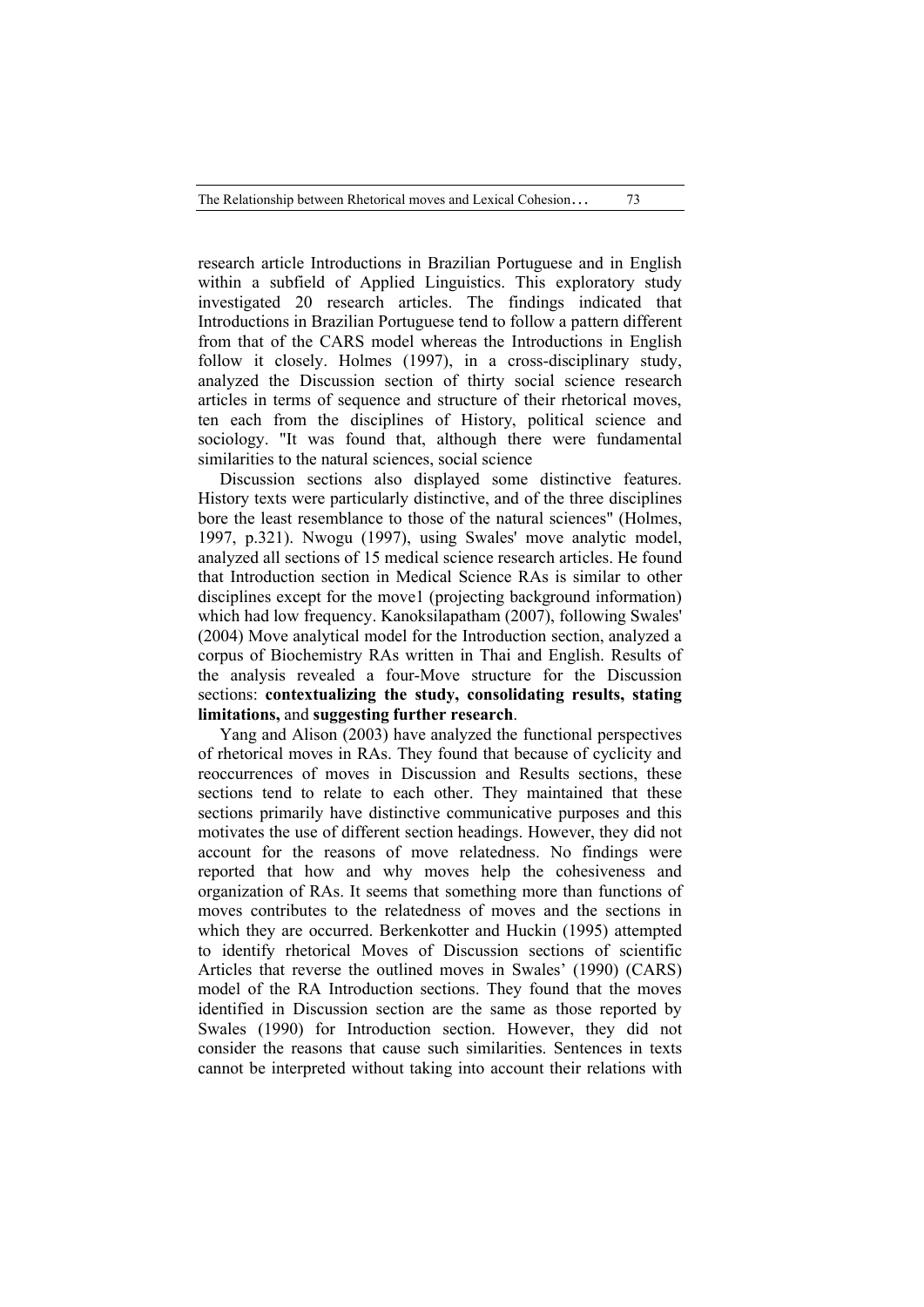other preceding or succeeding sentences. They make sense only if they are meaningfully connected to other sentences in the text.

Among many factors that help the connectedness of sentences in a text, Halliday and Hasan (1976, 1989) describe coherence relations and cohesive devices as the linguistic means, which help the writers, create coherent texts. "Coherence relations between sentences and clauses of the text are not objective properties of the text; they are relations that have to be established by people interpreting it" (Fairclough, 1995, p. 122). Coherence is thus a relationship between concepts and meanings (de Beaugrande, 1997). Cohesion, on the other hand, is defined as linguistics means, which are necessary for creating texture (Halliday and Hasan, 1976). In fact, cohesion is the property of a text, which makes it an interpretable whole, rather than a set of unconnected sentences. Halliday and Hasan (1976) point out that cohesion occurs "where the interpretation of any item in the discourse requires making references to some other items in the discourse" (p. 11). They argue that "cohesion is a *semantic relation* between one element and another in the text and some other element that is crucial to the interpretation of it" (p. 8). Therefore, Cohesion is the relationship between words rather than the concepts and meanings. Moreover, cohesion is the objective property of a text.

Five distinguished categories, "which provide a practical means for describing and analyzing texts," for systematizing the concept of cohesion are: "references, substitution, ellipsis, conjunction, and lexical cohesion" (Halliday and Hasan, 1976, p. 13). Among these types of cohesive relations, lexical cohesion has received much more attention (Hoey, 1991). Halliday and Hasan (1976) take lexical cohesion as the central device for making texts interpretable i.e., defining the aboutness of the text. However, Hoey (1991) argues that they fail to note that lexical cohesion is the most important form of cohesive ties. He notes that lexical cohesion is the dominant mode of creating texture. Hoey (1991) found that around forty to fifty percent of cohesive ties of a text are lexical. He proposed a model, which has been used by many researchers for exploring the cohesiveness of texts of any genre. MacMillan (2007), by using Hoey's (1991) lexical cohesion patterns (LCPs) model, conducted a study for the aim of exploring the implications of the text-forming function of lexical cohesive patterns in English for the assessment of effective EFL reading comprehension. His findings have suggested that lexical cohesion plays a fundamental role in the construct of reading reflected on the TOEFL test. Kai (2008), following Hoey's (1991) LCPs model,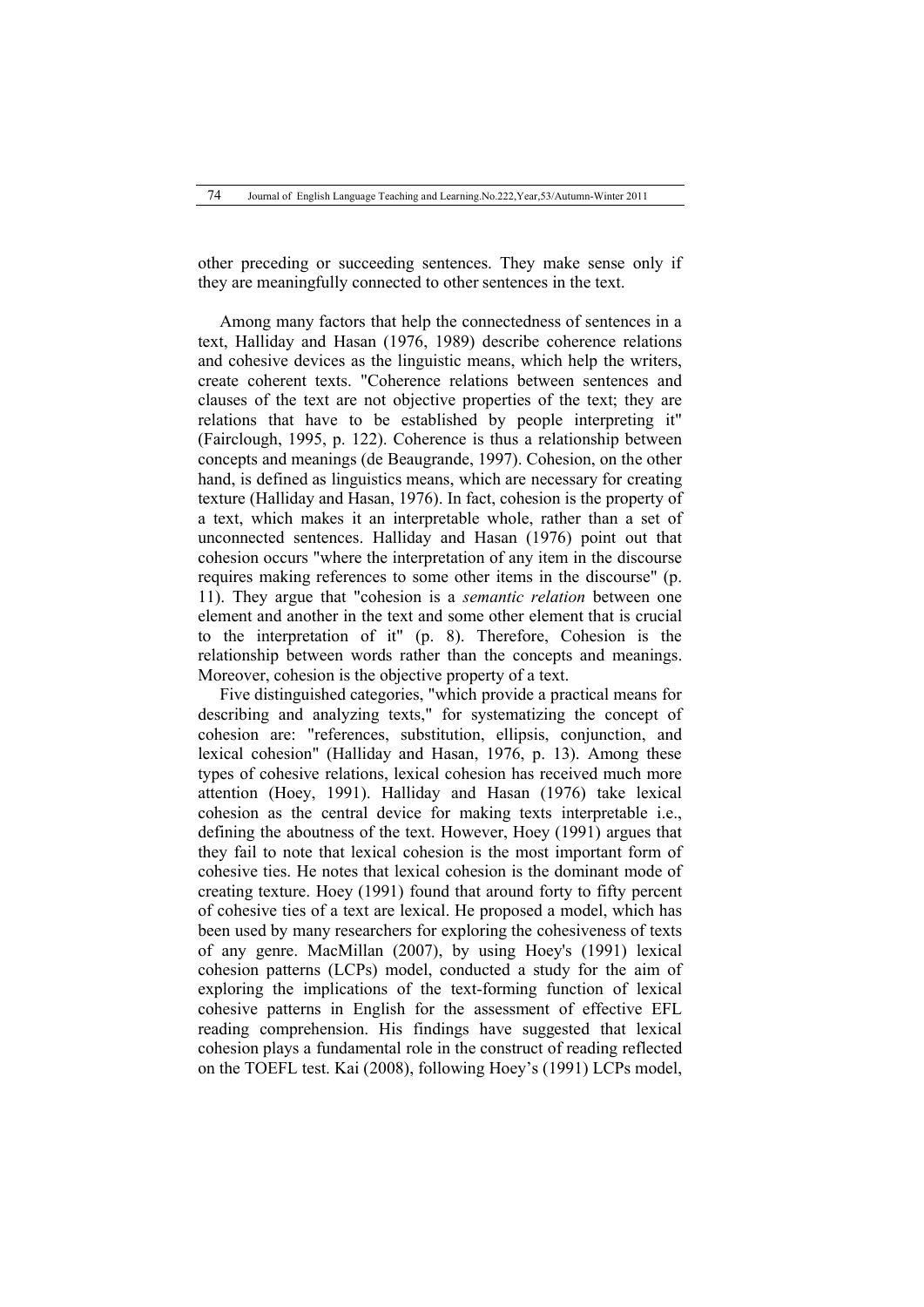The Relationship between Rhetorical moves and Lexical Cohesion… 75

takes the genre of dissertation abstracts in the discipline of applied linguistics as the subject of his study. Fifteen abstracts written by native and nonnative speakers of English were randomly selected as his sample. He found that NS abstracts tend to use more complex repetitions than NNS ones, which have a high rate of using simple repetitions. His study also indicated that the patterning of lexical repetition in the sample texts could take a central place in the organization and understanding of dissertation abstracts. Importance of lexical cohesion patterns and cohesive devices has been widely emphasized by many other researchers (Johnstone, 1987; Bublitz, 1996; Sardinha, 1997; Teich, & Fankhauser, 2005; Klebanov, & Shamir, 2007).

Although, lexical cohesion patterns and communicative moves have been dealt with separately, it seems that both can have an important role in developing a RA. However, to the researchers' best knowledge, few, if any, studies have reported their interaction in relation to the publication or rejection of RAs. It is then the purpose of this study to examine the interaction between moves of Introduction and Discussion sections with the LCPs centralized within such moves. To this end, the following questions were generated:

1. What moves are obligatory and optional across Introduction and Discussion sections of sub-disciplines of Applied Linguistics across local and international journals?

2. Do local and international journals employ similar or different LCPs in Introduction and Discussion sections of sub-disciplines of Applied Linguistics?

3. Is there any relationship between the moves centralized in the RAs and the LCPs within such moves in local and international journals?

#### **This study**

## *Theoretical framework*

Communicative moves in RAs are defined as "rhetorical instruments that realize a sub-set of specific communicative purposes associated with a genre, and as such they are interpreted in the context of the communicative purposes of the genre in question" (Bhatia, 2001, p. 80). Every move has its own steps, which seem to Bhatia (2001) as different strategies used to realize the value of moves. Move analysis as an important aspect of genre analysis has been found to be very insightful for genre analysis in both ESP and EAP (Bhatia, 2001). For the analysis of moves in academic RAs genre scholars have proposed various models. Some scholars such as Nwogu (1990, 1997)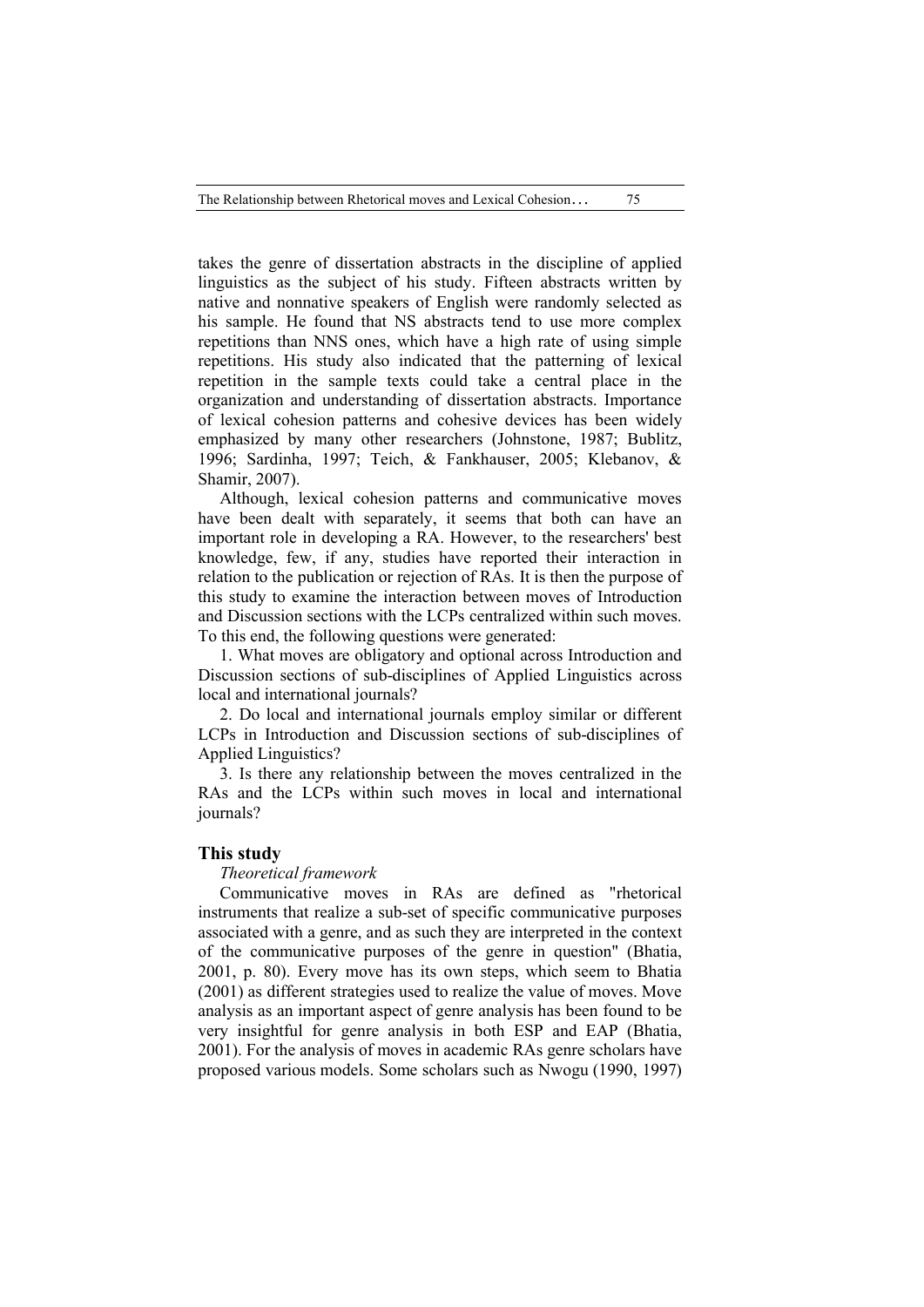proposed a framework for the overall structure of RAs while some others have suggested their frameworks for the distinct sections of RAs such as Introduction (Hopkins & Dudley-Evans, 1988; Swales, 1990; Bhatia, 1993; Ozturk, 2007),

**Table 1.** Moves and their steps identified by Swales (1990) and Kanoksilapatham (2007) in Introduction and Discussion sections of RAs

Introduction moves and their steps Discussion moves and their steps

| M 1: Establishing territory M1: Contextualizing the study                |                                          |  |  |  |  |  |  |  |  |  |  |  |
|--------------------------------------------------------------------------|------------------------------------------|--|--|--|--|--|--|--|--|--|--|--|
| M1S1: claiming centrality M1S1: describing established knowledge         |                                          |  |  |  |  |  |  |  |  |  |  |  |
| M1S2: making topic generalization M1S2: making generalization            |                                          |  |  |  |  |  |  |  |  |  |  |  |
| M1S3: reviewing previous research                                        | <b>M2</b> : Consolidating results        |  |  |  |  |  |  |  |  |  |  |  |
| <b>M2</b> : Establishing a niche M2S1: restating methodology             |                                          |  |  |  |  |  |  |  |  |  |  |  |
| M2S1: counter claiming M2S2: stating selected findings                   |                                          |  |  |  |  |  |  |  |  |  |  |  |
| M2S2: indicating a gap M2S3: referring to previous findings              |                                          |  |  |  |  |  |  |  |  |  |  |  |
| M2S3: question-raising                                                   | M2S4: explaining differences in findings |  |  |  |  |  |  |  |  |  |  |  |
| M2S4: continuing a tradition                                             | M2S5: making claims                      |  |  |  |  |  |  |  |  |  |  |  |
| <b>M3:</b> Occupying the niche                                           | M2S6: exemplifying                       |  |  |  |  |  |  |  |  |  |  |  |
| M3S1: outlining purposes                                                 | <b>M3</b> : Stating limitations          |  |  |  |  |  |  |  |  |  |  |  |
| M3S2: announcing present research <b>M4</b> : Suggesting further studies |                                          |  |  |  |  |  |  |  |  |  |  |  |
| M3S3: announcing principle findings                                      |                                          |  |  |  |  |  |  |  |  |  |  |  |
| M3S4: indicating RA structure                                            |                                          |  |  |  |  |  |  |  |  |  |  |  |
|                                                                          |                                          |  |  |  |  |  |  |  |  |  |  |  |

Discussion (Holmes, 1997; Biria & Tahririan, 1997; Peacock, 2002; Fallahi & Erzi, 2003; Swales, 2004), Abstracts (Hyland, 2000; Jalilifar, 2004; Samraj, 2005), and Results (Brett, 1994; Atai & Fallah, 2004). Among all these proposed models, Swales' (1990) CARS "Create-A-Research-Space" model: *establishing the territory, locating a research niche, and occupying a niche* (see Table 1)*,* has been widely used by different researchers in cross- disciplinary, crossculturally, or cross-linguistically genre analysis studies (Ahmad, 1997; Nwogu, 1997; Atai and Fallah, 2004; Salom et al., 2008; Hirano, 2009). Because of the popularity and saliency of Swales' (1990) CARS model and along with the above-cited studies, in the present study this model was used for identification of moves in Introduction sections of sub-disciplines of Applied Linguistics RAs. Kanoksilapatham's (2007) model was also used to identify moves and their related steps of Discussion sections of the RAs. Kanoksilapatham's (2007) divides moves and their steps into two obligatory and optional categories. For him those moves and steps,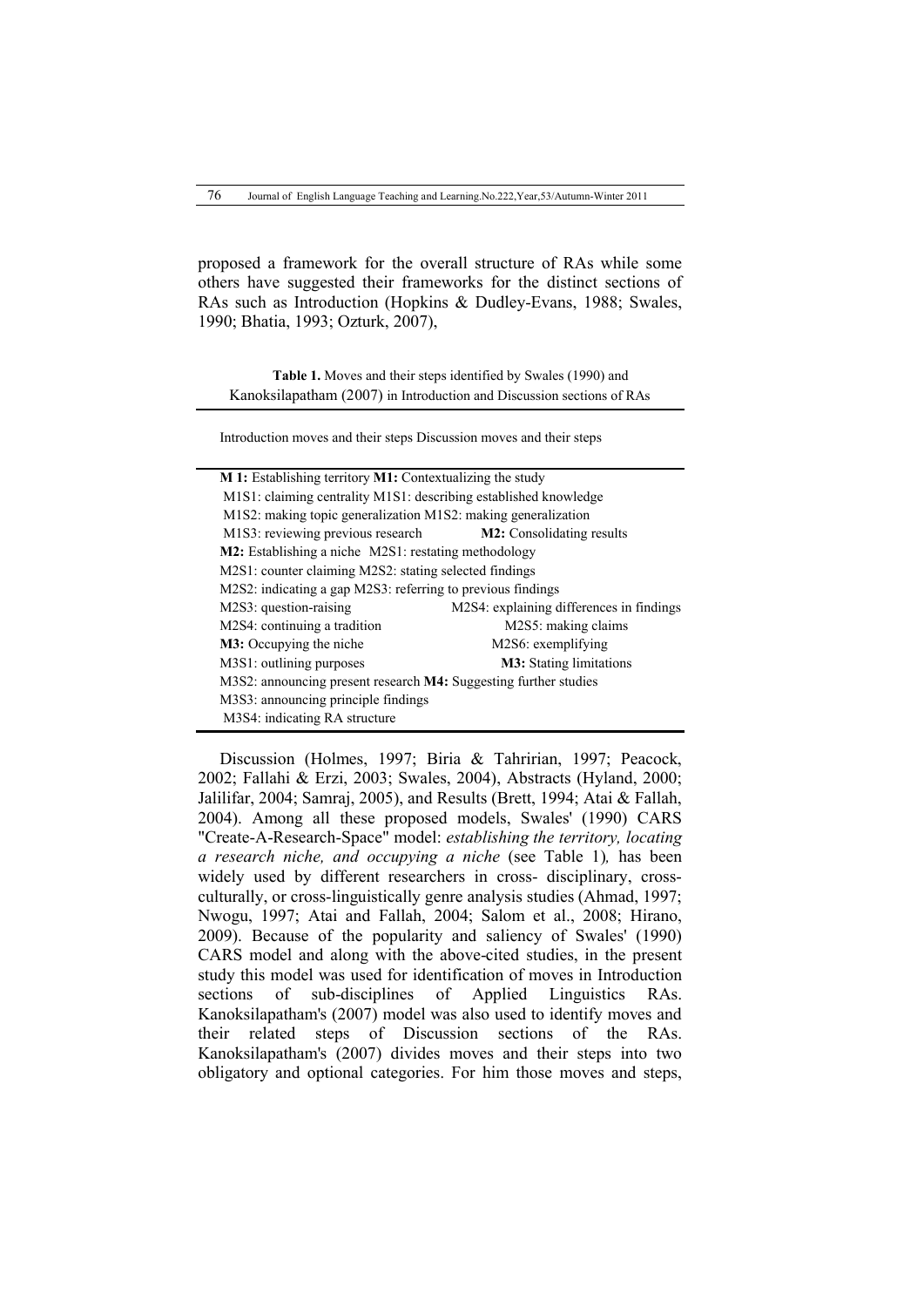which occur in more than half of the total corpus, are called obligatory moves and steps and those, which are present in less than 50% of the whole corpus, are called optional moves and steps.

As for the LCPs, Hoey's (1991) model of LCPs was adopted in this study. Halliday and Hasan (1976) analyzed lexical cohesion in terms of two broad categories: reiteration and collocation. Reiteration refers to a broad range of relations between an item with other preceding word, where this preceding word can be an exact repetition of the first word, a general word, its synonymy or its superordinate. They describe collocation as a relationship between lexical items that occur in the same environment. Along with this approach proposed by Halliday and Hasan (1976), Hoey (1991) in his seminal work, *patterns of lexis in texts,* identified different forms of repetition combined to organize texts. He pointed out that text cohesion is formed by links between words as well as semantic relations between sentences. He named these cohesive relations as a lexical bond. Two sentences make a lexical bond when a certain number of lexical links connects them. Two or three links are sufficient to constitute a lexical bond (Hoey, 1991). In his lexical cohesion patterns, Hoey (1991) classified lexical cohesive relationships under the head of repetition. His proposed model is as follow:

- 1. Simple lexical repetition
- 2. Complex lexical repetition
- 3. Simple mutual paraphrase
- 4. Simple partial paraphrase
- 5. Antonymous complex paraphrase
- 6. Superordinate, hyponymy, and co-reference

According to Hoey (1991), these categories are ranked in decreasing order of importance. He notes that an item can have relationships with more than one other item, that is, each occurrence of the item in the text form a tie with every other occurrence of it, not just to the items immediately located in the adjacent, preceding or succeeding, sentences. Hoey also shows that how it is possible to record lexical cohesion patterns in matrix form in order to identify bonded sentences. It is worth noting that in this study simple mutual paraphrase and simple partial paraphrase patterns are located under the same category named as synonym (SYN).

#### *The corpus*

The corpus of the present study consisted of 80 research articles (RAs) written in sub-disciplines of Applied Linguistics across four local – TELL, IJAL, Journal of Social Sciences & Humanities of Shiraz University (JSHSU), and Journal of Scientific publication of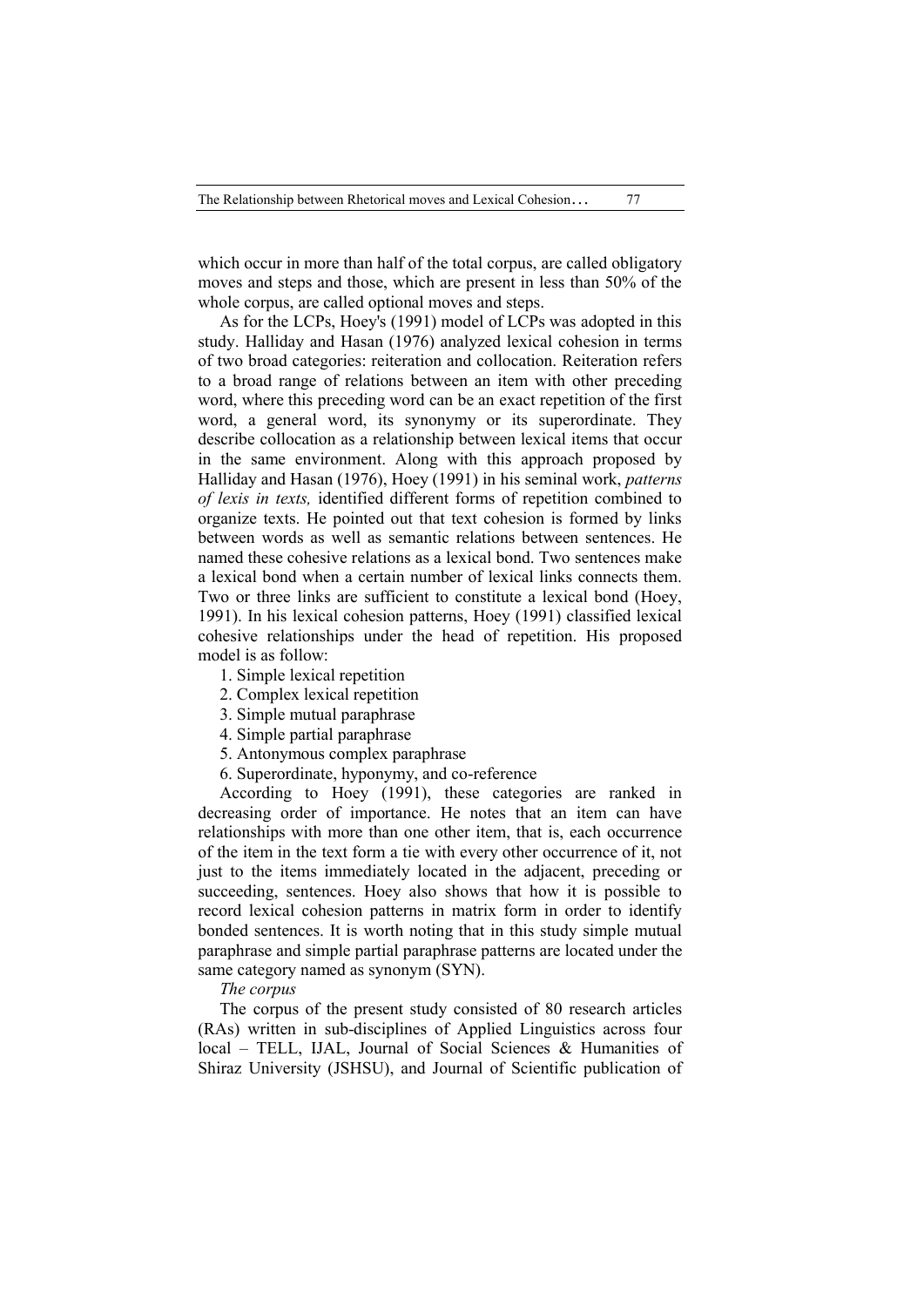the faculty of foreign languages of Tehran University (JSTU) – and four International journals – Pragmatics, TESOL Quarterly, Language Testing, and SLR. Local journals selected for the study cover a good number of RAs written in Applied Linguistics. Chosen international journals are also all prestigious journals in the field with high impact factor in ISI journals. For the consistency of the results, all the articles chosen for this study were published between 1998 and 2009. From the table of contents of international journals, ten articles from each journal were randomly selected. However, since in Iran journals are not specified to the particular sub-disciplines of Applied Linguistics such as Pragmatics, Testing, etc. as the international ones, based on the scope and genres of the international journals, those local RAs, after verification by two experts, which matched these genres and corresponded to the scope of the international journals were selected to account for valid comparisons. In fact, we compared the RAs related to the cited sub-fields not the journals per se.

The criteria for the selected research articles were:

The selected RAs followed AIMRD structures

They were easily accessible in Internet databases such as SID, Elsevier, or Sciencedirect.

Local and International writers wrote the selected RAs.

The selected RAs were complete RAs, with a length of 2500 to 4000 words.

They were published in ISI and ISC indices with either high impact factors or enjoining the scientific research ranking position from the Iran Ministry of science, research, and technology.

The rationale behind the selection of Introduction and Discussion sections for this lexico-generic analysis is that previous research has pointed out to their rhetorical salience in the genre of RAs (Swales, 1990, 2004; Holmes, 1997; Yang & Alison, 2003; Samraj, 2008). Moreover, MA as well as PhD students need to master in the writing of Introduction and Discussion sections in a way that represent their findings more efficiently. In the following section, results of the moves and move-related LCPs of these two sections were explored.

# **Results**

Results of this study are presented in two phases. In the first phase and in order to investigate the first research question, moves of Introduction and Discussion sections of local and international RAs were identified in two top-down and bottom-up procedures. In topdown procedure, Swales (1990, 2004) models were applied in the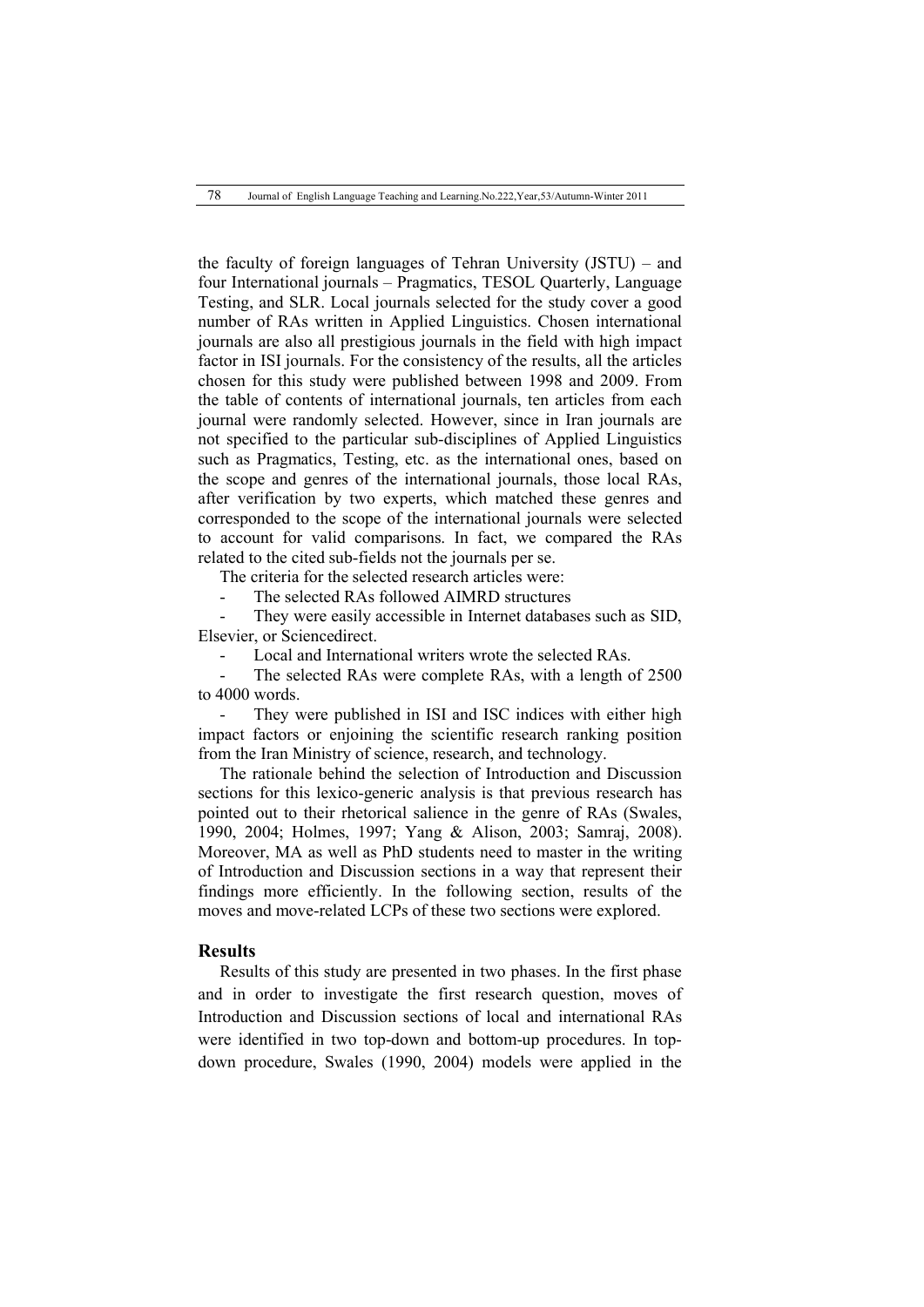corpus. Results of this analysis are given in Table 2. The data given in the table shows that M1, M2, and M3 all are obligatory moves across both local and international journals (they occurred in more than half of the 40 RAs in each corpus). However, some of the steps, which represent the moves, are obligatory. For example, just S1 and S3 in M1, S2 in M2, and S1 in M3 were obligatory steps in Introduction section. Other steps of these moves were optional. In the case of Discussion section, some differences across local and international RAs were observed. The only obligatory move among local RAs was M2 while M2 and M4 were obligatory moves across international RAs. Moreover, the obligatory steps in M2 for local RAs were S2 and S3 while, in addition to these steps, S1 was also an obligatory step in M2 of international RAs.

**Table 2:** Number (No.) and Rate (%) of obligatory Moves across local (L) and international (I) RAs according to Swales (1990) and Kanoksilapatham's (2007) models

| Swales'(1990) model L                                             |  |
|-------------------------------------------------------------------|--|
| Moves No. Rate most frequent in: No. Rate most frequent in:       |  |
| M1S1 20 50% Testing 20 50% SLR                                    |  |
| M1S3 34 85% Pragmatics, TESOL 37 92.5% Pragmatics, Testing, TESOL |  |
| M 2S2 22 55% Testing 30 75% Testing                               |  |
| M3S1 26 65% Testing, TESOL, SLR 29 72.5% Testing                  |  |
| Discussion (Kanoksilapatham, 2007)                                |  |
| $M2S1 - -20.50\%$ SLR                                             |  |
| M2S2 40 100% all journals 40 100% all journals                    |  |
| M2S3 26 65% Testing 36 90% Testing                                |  |
| M4 - - - 20 50% SLR, Testing                                      |  |

Note. M: Move, S: step, SLR: Second Language Research

It can be concluded that local writers limit the Discussion section to stating the research findings and comparing them with previous ones, while international authors restate their methodology, state main findings, compare and contrast them with previous ones, and at the end suggest some further studies.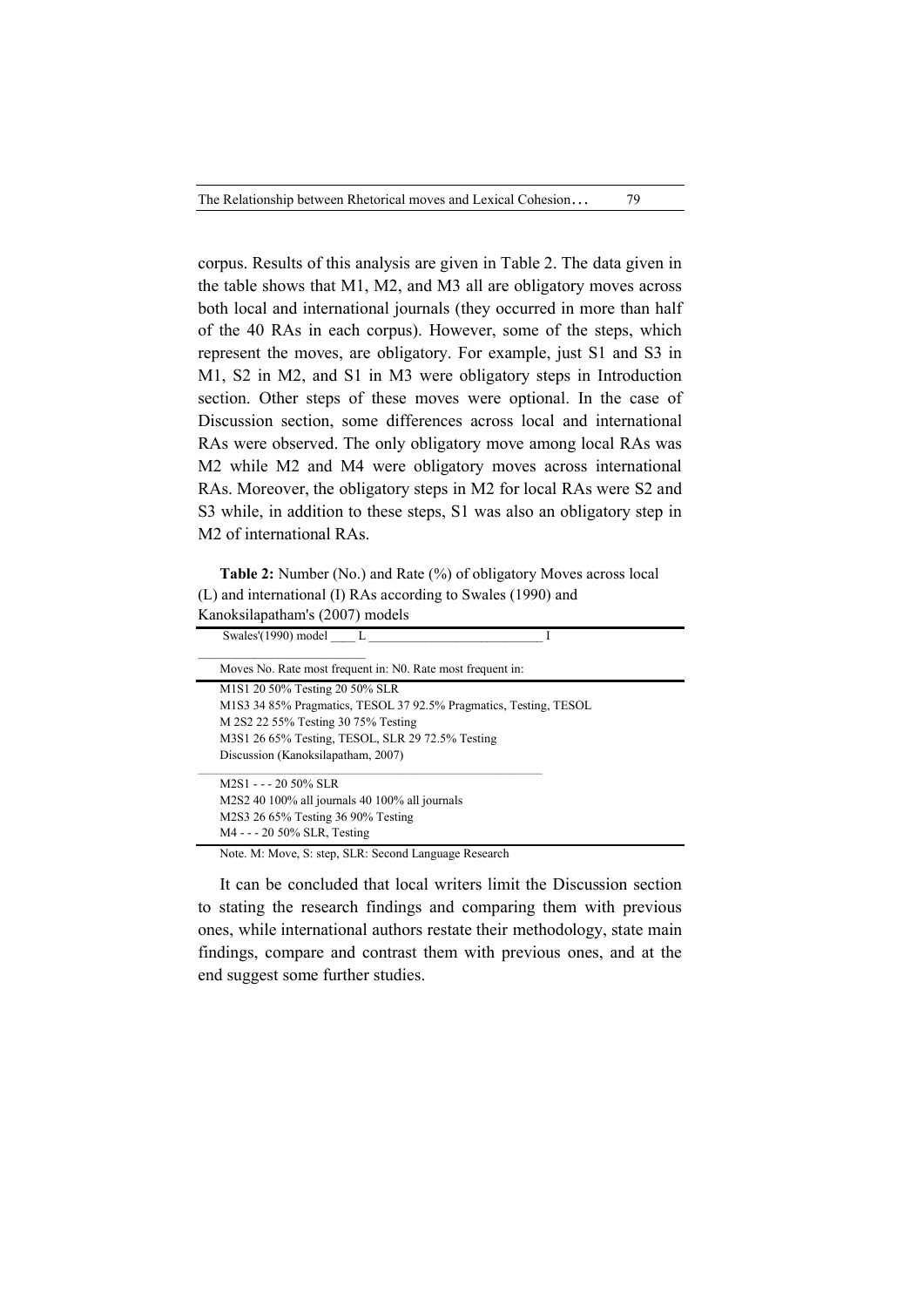| <b>Table 3:</b> comparison of move frequencies and Chi-square results   |
|-------------------------------------------------------------------------|
| for the significance of these frequencies in sub-disciplines of Applied |
| Linguistics across international and ILJs based on Swales (1990) and    |
| Kanoksilapatham's (2007) models                                         |
| $\mathbf{m} \mathbf{m} \wedge \mathbf{m} \mathbf{m}$                    |

| sections             | journals                                                              |                          |                              | <b>Pragmatics Testing</b>    |                          |                |                           |                | <b>TESOL SLR</b> |                    |                          |                 |                          |
|----------------------|-----------------------------------------------------------------------|--------------------------|------------------------------|------------------------------|--------------------------|----------------|---------------------------|----------------|------------------|--------------------|--------------------------|-----------------|--------------------------|
|                      | <b>Moves</b>                                                          | L                        | $\mathbf I$                  | $\mathbf{X}^2$               | L                        | $\mathbf I$    | $\overline{\textbf{X}^2}$ | L              | I                | ${\bf X}^2$        | L                        | $\mathbf I$     | $\mathbf{X}^2$           |
|                      | <b>M1S1</b>                                                           | $\overline{4}$           | 5                            | .11                          | 6                        | $\overline{c}$ | 2.0                       | $\overline{4}$ | 6                | .40                | 6                        | 7               | .07                      |
|                      | <b>M1S2</b>                                                           | $\overline{2}$           | 3                            | .20                          | 1                        | 3              | 1.0                       | $\overline{4}$ | 3                | .14                | $\mathfrak{2}$           |                 |                          |
| Introduction section | <b>M1S3</b>                                                           | 10                       | 10                           | .00                          | 6                        | 10             | 1.0                       | 10             | 10               | .00                | 8                        | 7               | .06                      |
|                      | <b>M2S1</b>                                                           | $\mathbf{1}$             | 3                            | 1.0                          | $\overline{\phantom{a}}$ | 1              | -                         | $\mathbf{1}$   |                  | $\blacksquare$     | 1                        | $\overline{c}$  | .33                      |
|                      | <b>M2S2</b>                                                           | $\overline{2}$           | $\overline{7}$               | 2.7                          | 8                        | 9              | .05                       | 5              | 7                | .33                | 6                        | $\overline{7}$  | .07                      |
|                      | <b>M2S3</b>                                                           | $\overline{\phantom{0}}$ |                              | $\overline{\phantom{0}}$     | 1                        |                | $\overline{a}$            | $\overline{a}$ |                  | $\blacksquare$     | $\overline{\phantom{a}}$ | $\overline{2}$  | $\overline{\phantom{0}}$ |
|                      | <b>M2S4</b>                                                           | 1                        |                              | $\qquad \qquad \blacksquare$ |                          |                | -                         | 1              | 1                | .00                | ۰                        |                 | -                        |
|                      | <b>M3S1</b>                                                           | 5                        | $\overline{7}$               | .33                          | 7                        | 9              | .25                       | $\overline{7}$ | 8                | .06                | $\overline{7}$           | 5               | .33                      |
|                      | <b>M3S2</b>                                                           | $\overline{\phantom{0}}$ | 4                            | $\overline{a}$               | 4                        | 1              | 1.8                       | 3              | 3                | .00                | 1                        | 2               | .33                      |
|                      | <b>M3S3</b>                                                           | -                        | 5                            | $\qquad \qquad \blacksquare$ | 1                        |                |                           | $\overline{a}$ | $\overline{2}$   | $\overline{a}$     |                          | 1               |                          |
|                      | <b>M3S4</b>                                                           | $\overline{2}$           | 5                            | 1.2                          | 1                        | $\overline{2}$ | .33                       | $\overline{c}$ | $\mathbf{1}$     | .33                | $\overline{a}$           | $\overline{c}$  |                          |
|                      | <b>M1S1</b>                                                           | $\overline{2}$           | $\overline{a}$               | $\overline{a}$               | $\overline{2}$           | ÷.             | $\overline{a}$            | $\mathbf{1}$   | $\overline{2}$   | .33                | $\mathbf{1}$             | $\overline{a}$  | $\overline{\phantom{0}}$ |
|                      | <b>M1S2</b>                                                           | $\overline{\phantom{0}}$ | $\qquad \qquad \blacksquare$ | $\overline{\phantom{0}}$     | $\overline{2}$           |                | $\overline{a}$            | $\overline{a}$ |                  |                    |                          | 1               |                          |
|                      | <b>M2S1</b>                                                           | $\mathbf{1}$             | $\mathfrak{2}$               | .33                          | 8                        | 6              | .28                       | $\overline{4}$ | $\overline{4}$   | .00                | 3                        | 8               | 2.2                      |
|                      | <b>M2S2</b>                                                           | 10                       | 10                           | .00                          | 10                       | 10             | .00                       | 10             | 10               | .00                | 10                       | 10              | .00                      |
| Discussion section   | <b>M2S3</b>                                                           | $\mathfrak{2}$           | 9                            | $4.4*$                       | 10                       | 10             | .00                       | 5              | 9                | 1.1                | 9                        | 8               | .05                      |
|                      | <b>M2S4</b>                                                           | $\overline{\phantom{0}}$ | $\mathbf{1}$                 | $\overline{\phantom{0}}$     | 6                        | $\overline{2}$ | 2.0                       | $\mathbf{1}$   | 4                | 1.8                | 1                        | 4               | 1.8                      |
|                      | <b>M2S5</b>                                                           | -                        | $\overline{2}$               | $\overline{\phantom{0}}$     | 7                        | $\overline{2}$ | 2.7                       | 3              | 6                | 1.0                | 3                        | 3               | .00                      |
|                      | <b>M2S6</b>                                                           | $\overline{\phantom{0}}$ | $\overline{c}$               |                              | $\overline{2}$           | 1              | .33                       | $\overline{c}$ | 7                | 2.7                | $\mathfrak{2}$           | 6               | 2.0                      |
|                      | M3                                                                    | 3                        | 1                            | 1.0                          | 5                        | $\overline{7}$ | .33                       | $\mathbf{1}$   | 3                | 1.0                | $\mathfrak{2}$           | $\overline{c}$  | .00                      |
|                      | $\mathbf{M}4$                                                         | 3                        | 4                            | .14                          | 4                        | 6              | .40                       | 1              | $\overline{4}$   | 1.8                | 1                        | 6               | $3.5*$                   |
|                      | Mate $I \cup \text{lead}$ $D A \times I$ , intermediated $D A \times$ |                          |                              |                              |                          |                |                           | 2.             |                  | $Cl2$ conservation |                          | a dia 41 andrew |                          |

Note. L: local RAs, I: international RAs, x<sup>2</sup>: Chi-square, -: indicates absence of steps.

 $*p<0.05$ 

The data summarized in Table 2 stands for the overall comparison of RAs across two corpora. To have an exact comparison between two corpora and to see whether one by one comparison of move occurrences across each subfield have the same results as the comparison of the total occurrences of moves within two corpora, move frequency in each paired sub-fields and Chi-square for the significance of move distribution were calculated (Table 3). Comparing move frequencies across local and international journals in each sub-field, the results showed that just frequencies of M2S3 and M4 in Discussion section were significantly different across Pragmatics and SLR sub-fields ( $X^2 = 4.4$ , Sig. = .03 and  $X^2 = 3.5$ , Sig. = .05, respectively). In other subfields, no significant differences were found**.**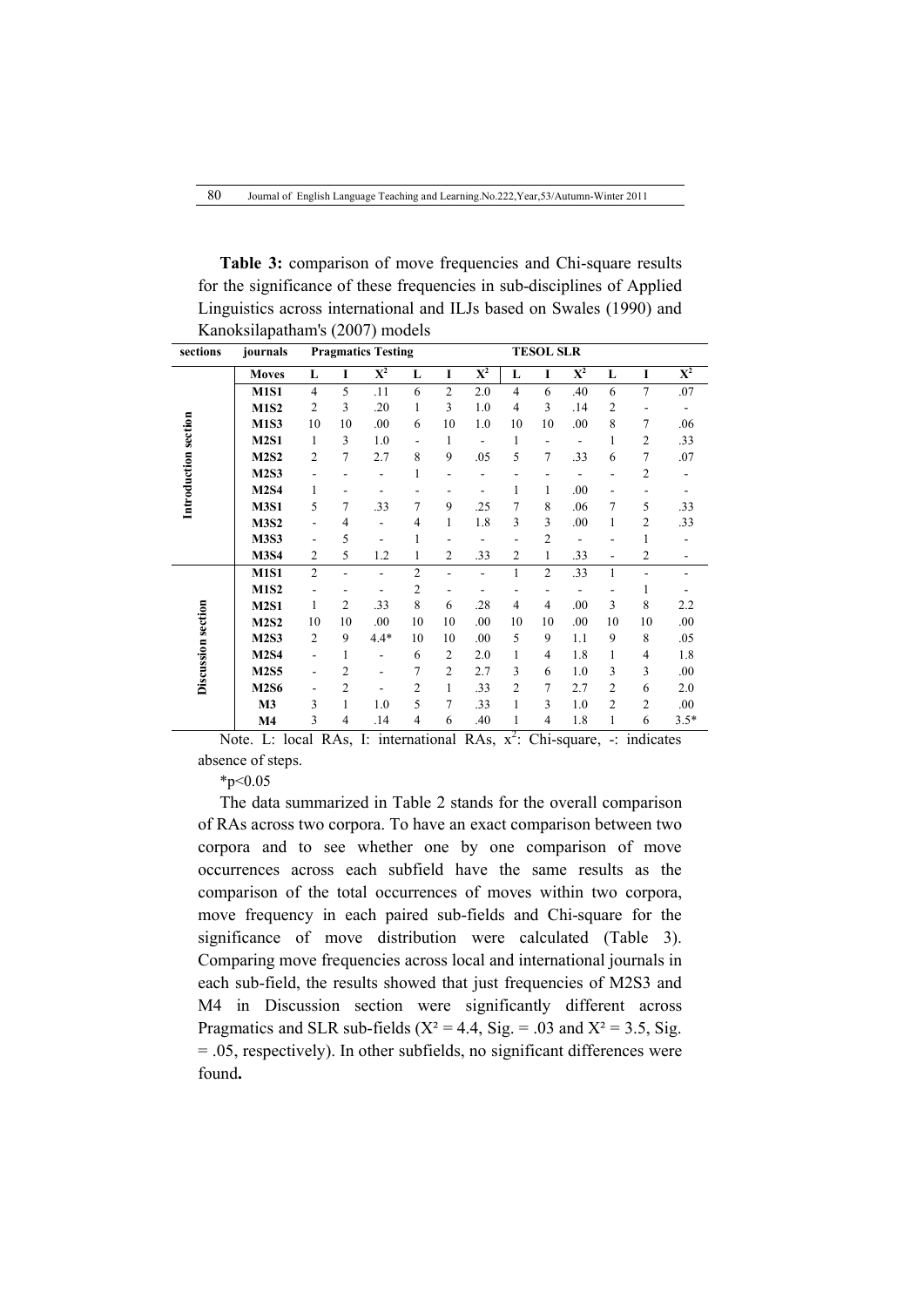In the second move analysis procedure, bottom-up analysis, some interesting differences regarding the move occurrences were observed across local and international RAs. In this phase, some new steps were found in both local and international Introductions, which are not accounted for in the Swales' (1990) CARS model. However, just two steps received the criteria to be among the obligatory steps of the Introduction section. Among international RAs "setting the ground by term definition/elaboration/exemplifying" occurred in 21 (52.5%) RAs. Therefore, it can be implied that international researchers prefer to set the ground by defining the variables and terms, which make their research more specific, relevant, and informative. This new step was added to M1 of Swales' (1990) model. As a result, in Swales' model, M1 has four steps "claiming centrality, making topic generalization, setting the ground by term definition/elaboration/exemplifying, and reviewing previous research." The first three steps can occur alternatively or independently in RAs. On the other hand, "stating Research Questions (RQs) and Research Hypotheses (RHs)" is the obligatory step added to the M3 in local RAs (20/50%). Local researchers tend to state their RQs and RHs at the end of the Introduction section, which is lacked in international RAs (11/27.5%).

After the move identification phase, it was attempted to examine the LCPs related to the moves of Introduction and Discussion sections of local and international journals. For this aim, firstly, the number of sentences and words of Introduction and Discussion sections as well as the average number of sentences and words for each section were counted (Table 4). Although not related to our objectives, a brief look at the given statistics in Table 4 indicates that the longer Introduction and Discussion sections were located in Testing RAs across both local and international RAs. Having this data in mind, Hoey's (1991) LCPs model was applied in the total corpus. Results are summarized in Table 5.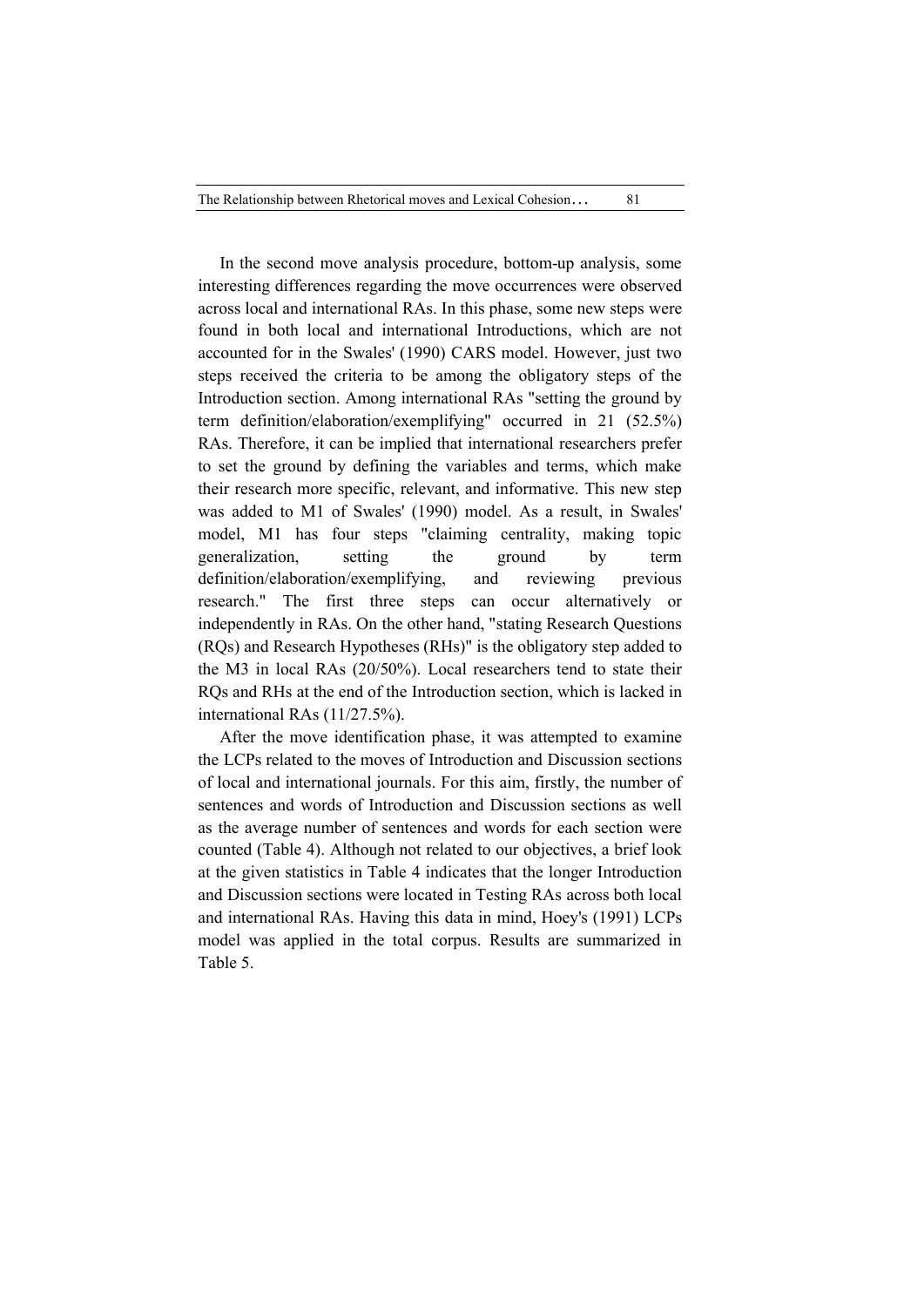| sections     |       | Introduction section |       |           |       |           | Discussion section |           |  |  |
|--------------|-------|----------------------|-------|-----------|-------|-----------|--------------------|-----------|--|--|
| journals     | words | sentences            | Av.   | Av.       | words | sentences | Av.                | Av.       |  |  |
|              |       |                      | words | sentences |       |           | words              | sentences |  |  |
| Pragmatics   | 15342 | 600                  | 1534  | 60        | 9094  | 326       | 909                | 32        |  |  |
| Testing      | 19870 | 718                  | 1987  | 71        | 7373  | 279       | 737                | 27        |  |  |
| <b>TESOL</b> | 12514 | 320                  | 1251  | 32        | 8998  | 312       | 899                | 31        |  |  |
| <b>SLR</b>   | 15146 | 540                  | 1514  | 54        | 13422 | 468       | 1342               | 47        |  |  |
| Pragmatics   | 22575 | 715                  | 2275  | 71        | 13085 | 415       | 1308               | 42        |  |  |
| Testing      | 25596 | 790                  | 2559  | 79        | 18436 | 556       | 1843               | 55        |  |  |
| <b>TESOL</b> | 19432 | 582                  | 1943  | 58        | 14090 | 415       | 1409               | 41        |  |  |
| <b>SLR</b>   | 14385 | 485                  | 1438  | 48        | 13020 | 500       | 1302               | 50        |  |  |

 **Table 4:** frequency and distribution of words and sentences in Discussions and Introductions of each journal

L: local journals, I: international journals, Av.: Average number of words and sentences in each section

**Table 5:** number (No.) of LCPs in Introduction and Discussion sections of local and international journals

**Journals No. of LCPs in Introduction section No. of LCPs in Discussion section**

# SR CR SYN ACP H C-R SR CR SYN ACP H C-R

**Local journals**  Pragmatics 5034 408 98 89 14 176 3300 303 73 76 15 132 Testing 5100 310 113 29 12 139 2300 233 99 63 6 86 TESOL 3850 360 195 98 6 315 2600 287 123 79 11 160 SLR 4575 279 102 76 6 320 3825 167 95 65 13 175

#### **International journals**

Pragmatics 6800 270 167 75 10 250 3307 122 96 40 8 350 Testing 6845 290 205 87 4 250 4800 230 165 60 12 182 TESOL 5609 204 69 89 4 240 4300 149 60 71 4 215 SLR 2908 270 88 98 5 170 3201 180 57 87 6 335

Note: SR: simple repetition, CR: complex repetition, SYN: synonym, ACP: Antonymous complex paraphrase, H: hyponymy, C-R: co-references

As Table 5 indicates, the most frequent LCP across both local and international RAs was SR. This high frequency is in line with Hoey (1991). He states that the most important factor in cohesion of the texts is repetition of words along the whole text. Repetition of words also helps the researchers not to lose their way and do their best to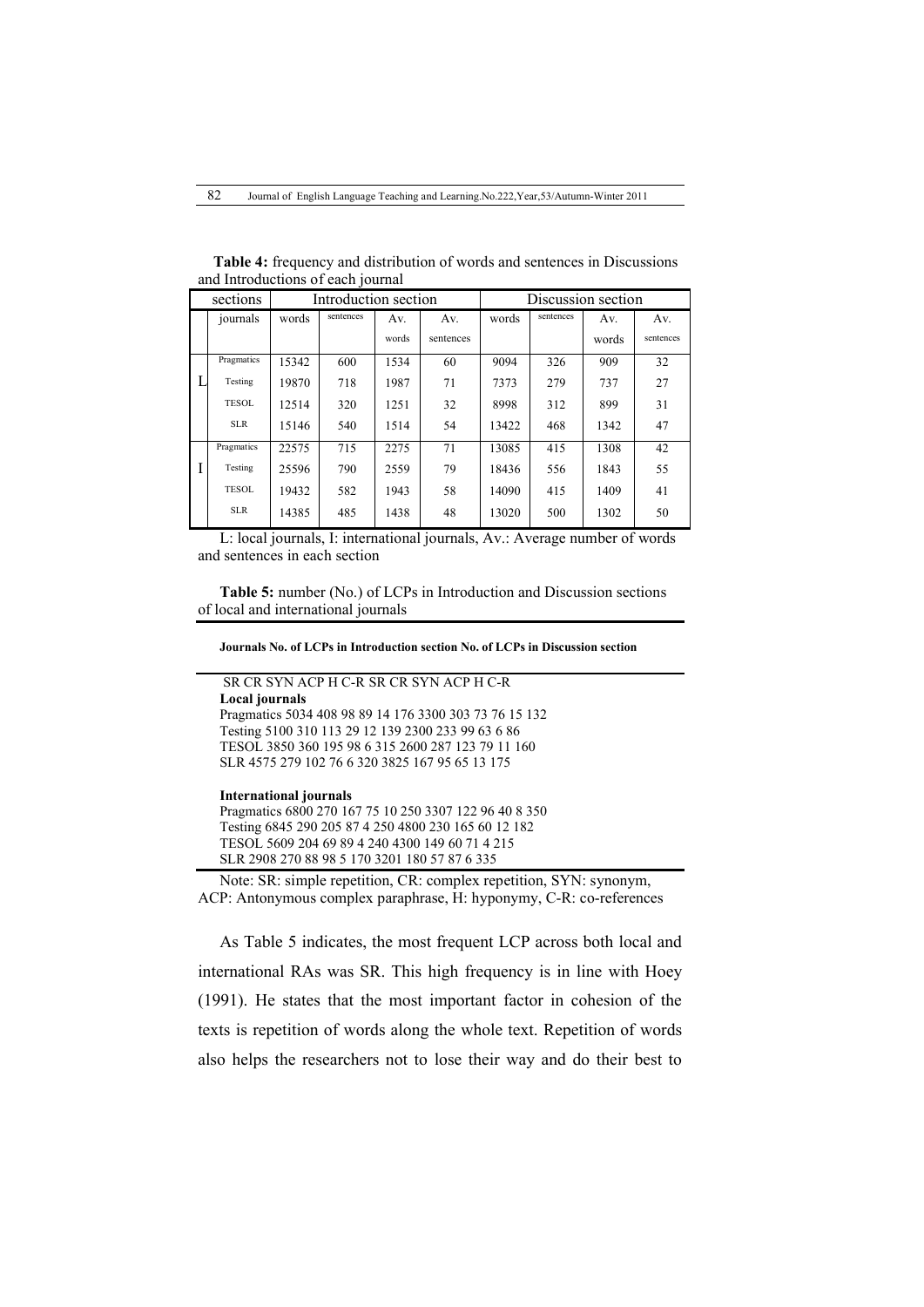develop the aimed topic. CR was also present in a high frequency across all the RAs. Hoey (1991) defines SR as the repetition of items which are formally identical and CR as the repetition of items which are not formally identical. From his point of view, items with the identical lexical morphemes but with different grammatical functions are classified as CR and items sharing the same morphemes with minimum alternations such as plural nouns, verbs making  $3<sup>rd</sup>$  person singular, simple past and past participle, as well as gerund verbs are labeled as SR. Another frequent pattern in the corpus was C-R, items with the same referents (Hoey, 1991). The less frequent pattern was H, repetition of an item that is a member of a larger class (Hoey, 1991). Although the obtained data confirmed Hoey (1991) and Halliday and Hasan's (1976) hypotheses that lexical cohesions contribute to the saliency of cohesiveness of a text, one of the main objectives of this study was to examine the contribution of these patterns to the relatedness of moves across both Introduction and Discussion sections of a RA. In fact, we were looking for the relationships between moves of Introduction and Discussion sections with the LCPs within such moves. To find answers for these hypotheses, frequency of LCPs in moves of Introduction and Discussion sections were counted (see Tables 6 and 7). As the tables show, most of the LCPs were present in M1 of Introduction and M2 of Discussion sections (see Examples 1 to 12). The rationale for such event can be related to the length of these two moves. M1 in Introduction section composed of S3 "reviewing previous studies" which is naturally long in every RA. On the other hand, M2 is the main and the longest move of Discussion section which includes six steps. Therefore, it can be concluded that in longer texts the chance of repetition of words is higher than the shorter ones.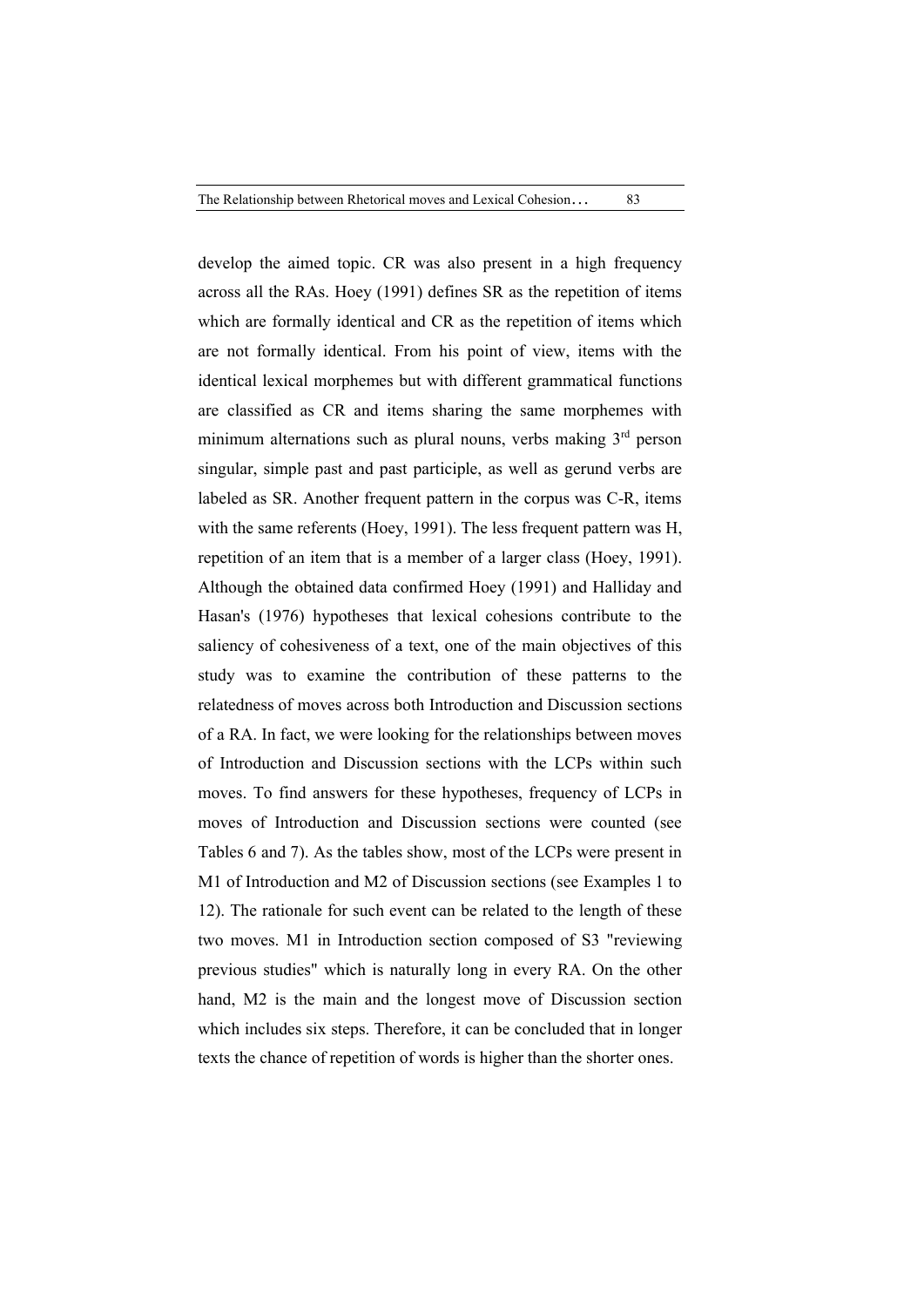| <b>Journals</b>                                         | <b>LCPs</b> |      | No. of LCPs in moves of     |     | <b>No. of LCPs in moves of Discussion section</b> |             |    |                 |  |  |  |
|---------------------------------------------------------|-------------|------|-----------------------------|-----|---------------------------------------------------|-------------|----|-----------------|--|--|--|
|                                                         |             |      | <b>Introduction section</b> |     |                                                   |             |    |                 |  |  |  |
|                                                         |             |      | M1 M2 M3                    |     |                                                   | M1 M2 M3 M4 |    |                 |  |  |  |
|                                                         | <b>SR</b>   | 3852 | 15                          | 153 | 4                                                 | 1980        | 39 | 175             |  |  |  |
|                                                         | CR          | 72   | 6                           | 32  |                                                   | 267         | 17 | 27              |  |  |  |
|                                                         | <b>SYN</b>  | 17   |                             |     |                                                   | 58          | 8  | 14              |  |  |  |
|                                                         | <b>ACP</b>  | 10   |                             |     |                                                   | 57          |    | 11              |  |  |  |
|                                                         | $\bf{H}$    | 4    |                             |     |                                                   | 11          |    |                 |  |  |  |
|                                                         | $C-R$       | 31   |                             | 4   |                                                   | 113         | 6  | 9               |  |  |  |
|                                                         | <b>SR</b>   | 3898 | 80                          | 140 | 12                                                | 1875        | 45 | $\overline{27}$ |  |  |  |
|                                                         | <b>CR</b>   | 98   | 18                          | 28  |                                                   | 127         |    |                 |  |  |  |
|                                                         | <b>SYN</b>  | 34   |                             |     |                                                   | 68          |    | 5               |  |  |  |
|                                                         | <b>ACP</b>  | 14   |                             | 3   |                                                   | 47          |    |                 |  |  |  |
|                                                         | Н           | 10   |                             |     |                                                   | 5           |    |                 |  |  |  |
|                                                         | $C-R$       | 95   | 25                          | 28  |                                                   | 75          |    |                 |  |  |  |
| <b>SLR TESOL Testing Pragmatics</b><br><b>TESOL SLR</b> | <b>SR</b>   | 2055 | 34                          | 305 | $\overline{c}$                                    | 2311        | 11 | $\overline{7}$  |  |  |  |
|                                                         | CR          | 183  | $\overline{2}$              | 5   |                                                   | 143         |    |                 |  |  |  |
|                                                         | <b>SYN</b>  | 19   | 3                           | 8   |                                                   | 111         |    | $\overline{c}$  |  |  |  |
|                                                         | <b>ACP</b>  | 50   |                             |     |                                                   | 3           |    |                 |  |  |  |
|                                                         | $\bf{H}$    | 16   |                             |     |                                                   | 8           |    |                 |  |  |  |
|                                                         | $C-R$       | 228  | 4                           | 25  |                                                   | 134         |    |                 |  |  |  |
|                                                         | <b>SR</b>   | 1145 | 46                          | 350 | 3                                                 | 2120        | 17 | 5               |  |  |  |
|                                                         | CR          | 274  | 6                           | 20  |                                                   | 143         | 4  |                 |  |  |  |
|                                                         | <b>SYN</b>  | 26   |                             | 24  |                                                   | 6           |    | 2               |  |  |  |
|                                                         | <b>ACP</b>  | 24   |                             | 6   |                                                   | 41          |    |                 |  |  |  |
|                                                         | $\bf H$     | 6    |                             |     |                                                   | 11          |    |                 |  |  |  |
|                                                         | $C-R$       | 282  | 10                          | 24  |                                                   | 163         | 3  | 2               |  |  |  |

 **Table 6:** (No.) of LCPs in moves of Introduction and Discussion sections of Iranian local RAs in sub-disciplines of Applied Linguistics

Note: SR: simple repetition, CR: complex repetition, SYN: synonym, ACP: Antonymous complex paraphrase, H: hyponymy, C-R: co-references

**Ex. 1: Cloze** procedure is officially 57 years old today. Some researchers, however, assert that **cloze** is ……. Carroll, Wilds and Carton (1959), for example, attribute **cloze** to a German psychologist ……… According to Kelly (1969), throughout the history of language teaching, **cloze** type tasks ……. Wilson Taylor (1953), **cloze** has been warmly received …………(SR in M1of Introduction, IJAL, 2008).

**Ex. 2: Tabaian (1974) is the first linguist** who tries to give a new analysis for this construction based on Chomsky (1965). **He** considers the Ezafe construction as a……. (C-R in M1 of Introduction, JSHSU, 2006).

**Ex. 3:** The term **coherence** is generally used to refer to this type of conceptual connectedness. Discourse **coheres** in several ways (CR in M1 of Introduction, Journal of Pragmatics, 2008).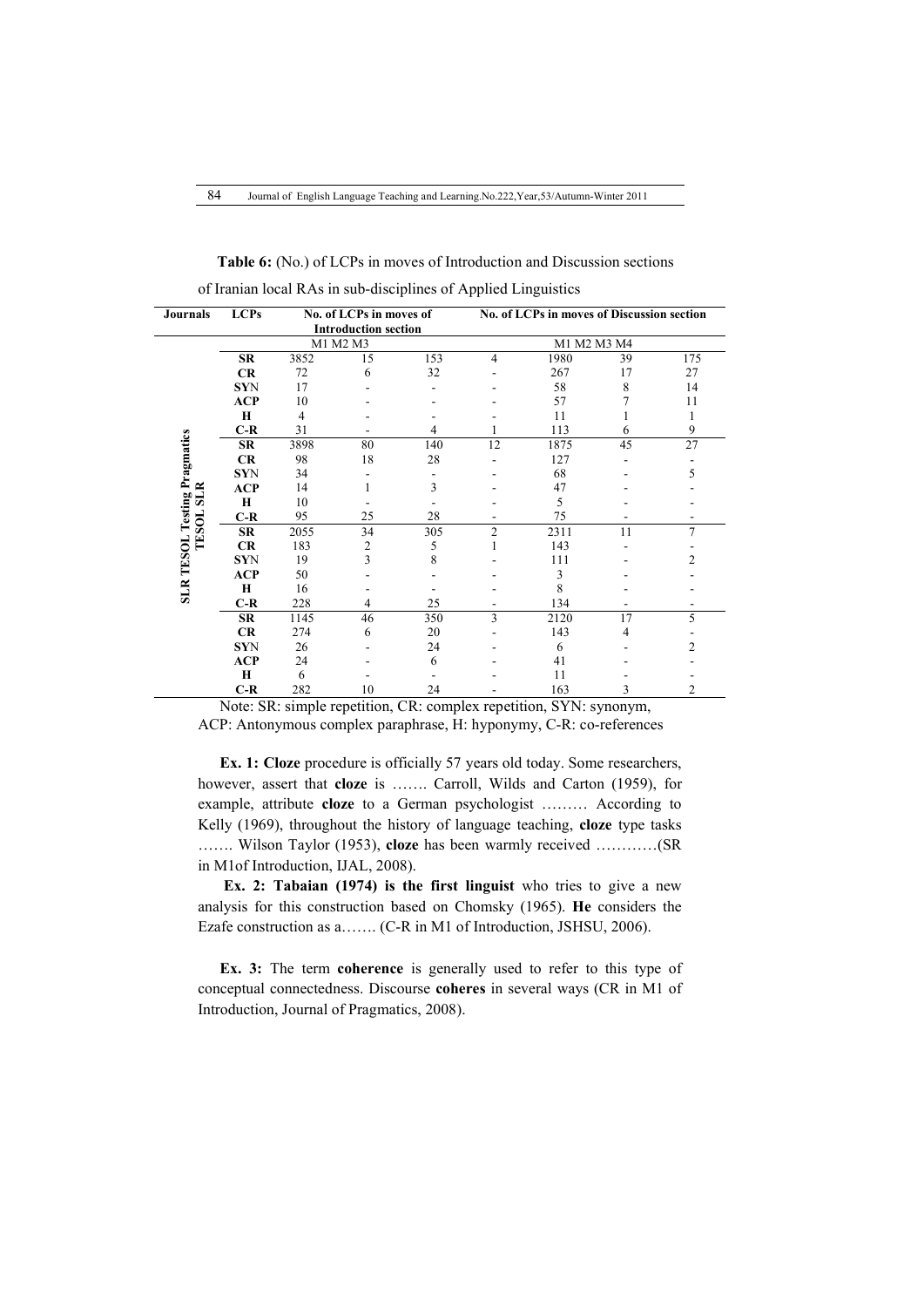**Ex. 4:** Over the past two decades, the need to construct models for international teaching assistant (ITA) training programs has **promoted** considerable efforts to ……. This potential for misunderstanding the speaker's intent at an interpersonal level can seriously **damage** teacherstudent relationships in the classroom (ACP in M1 of Introduction, TESOL Quarterly, 2001).

**Ex. 5:** The method of distractor elimination adopted can be used to classify…… those that depended on non-empirical bases for choosing the distractors to be **discarded**……. in the two studies that **removed** the least frequently endorsed options, no such changes were observed (SYN in M1 of Introduction, Language Testing, 2006).

**Ex. 6:** Synchronous electronic discussions are one of five communicative situations available on the **Internet** (Crystal, 2001). A user enters a **'chat room'** and joins a ……….. Each persons' contributions are sent to a **central computer address**……. (H in M1 of Introduction, ELT Journal, 2004).

| <b>Journals</b>         | <b>LCPs</b>            |      | No. of LCPs in moves<br>of Introduction section |     | No. of LCPs of in moves of<br><b>Discussion section</b> |                |    |                |  |  |  |
|-------------------------|------------------------|------|-------------------------------------------------|-----|---------------------------------------------------------|----------------|----|----------------|--|--|--|
|                         | M1 M2 M3               |      |                                                 |     |                                                         | M1 M2 M3 M4    |    |                |  |  |  |
|                         |                        |      |                                                 |     |                                                         | 2921           |    |                |  |  |  |
|                         | SR                     | 4562 | 120                                             | 218 | 6                                                       |                | 34 | 166            |  |  |  |
|                         | <b>CR</b>              | 245  | 3                                               | 52  |                                                         | 298            | 17 | 26             |  |  |  |
|                         | <b>SYN</b>             | 117  | 16                                              | 8   |                                                         | 64             | 9  | 24             |  |  |  |
|                         | ACP                    | 57   | 8                                               |     |                                                         | 41             | 6  | 23             |  |  |  |
|                         | Н                      | 10   |                                                 |     |                                                         | 7              |    |                |  |  |  |
| Pragmatics              | $C-R$                  | 218  | 20                                              | 12  |                                                         | 321            | 5  | 11             |  |  |  |
| $_{\rm{LR}}$            | $\overline{\text{SR}}$ | 4166 | 64                                              | 400 | 9                                                       | 4272           | 80 | 300            |  |  |  |
| ø                       | CR                     | 250  | 24                                              | 30  |                                                         | 194            | 24 | 20             |  |  |  |
|                         | <b>SYN</b>             | 244  | 3                                               | 13  |                                                         | 146            | 20 | 10             |  |  |  |
|                         | <b>ACP</b>             | 64   |                                                 | 11  |                                                         | 43             | 17 | $\overline{2}$ |  |  |  |
|                         | H                      | 4    |                                                 |     |                                                         | 10             | 4  |                |  |  |  |
| TESOL<br><b>Testing</b> | $C-R$                  | 196  | 17                                              | 47  |                                                         | 164            | 11 | 5              |  |  |  |
|                         | SR                     | 3675 | 50                                              | 325 | 4                                                       | 3983           | 26 | 34             |  |  |  |
|                         | <b>CR</b>              | 175  | 10                                              | 25  | 1                                                       | 148            | 14 | 19             |  |  |  |
|                         | <b>SYN</b>             | 49   |                                                 | 10  |                                                         | 147            |    |                |  |  |  |
| esting<br>TESOL         | ACP                    | 66   |                                                 | 4   |                                                         | 49             |    |                |  |  |  |
|                         | Н                      | 4    |                                                 |     |                                                         | $\overline{4}$ |    |                |  |  |  |
|                         | $C-R$                  | 208  | 2                                               | 30  |                                                         | 189            | 9  | 10             |  |  |  |
| <b>SLR</b>              | SR                     | 1718 | 32                                              | 387 | $\overline{4}$                                          | 2987           | 13 | 32             |  |  |  |
|                         | CR                     | 207  | 26                                              | 30  |                                                         | 156            | 4  | 19             |  |  |  |
|                         | <b>SYN</b>             | 56   | $\overline{2}$                                  | 19  |                                                         | 43             |    | 3              |  |  |  |
|                         | <b>ACP</b>             | 67   |                                                 | 8   |                                                         | 64             |    | $\overline{4}$ |  |  |  |
|                         | $\mathbf H$            | 5    |                                                 |     |                                                         | 6              |    |                |  |  |  |
|                         | $C-R$                  | 139  | 7                                               | 24  |                                                         | 314            | 4  | 13             |  |  |  |

**Table 7:** (No.) of LCPs in moves of Introduction and Discussion sections of international journal in sub-disciplines of Applied Linguistics

Note: SR: simple repetition, CR: complex repetition, SYN: synonym, ACP: Antonymous complex paraphrase, H: hyponymy, C-R: co-references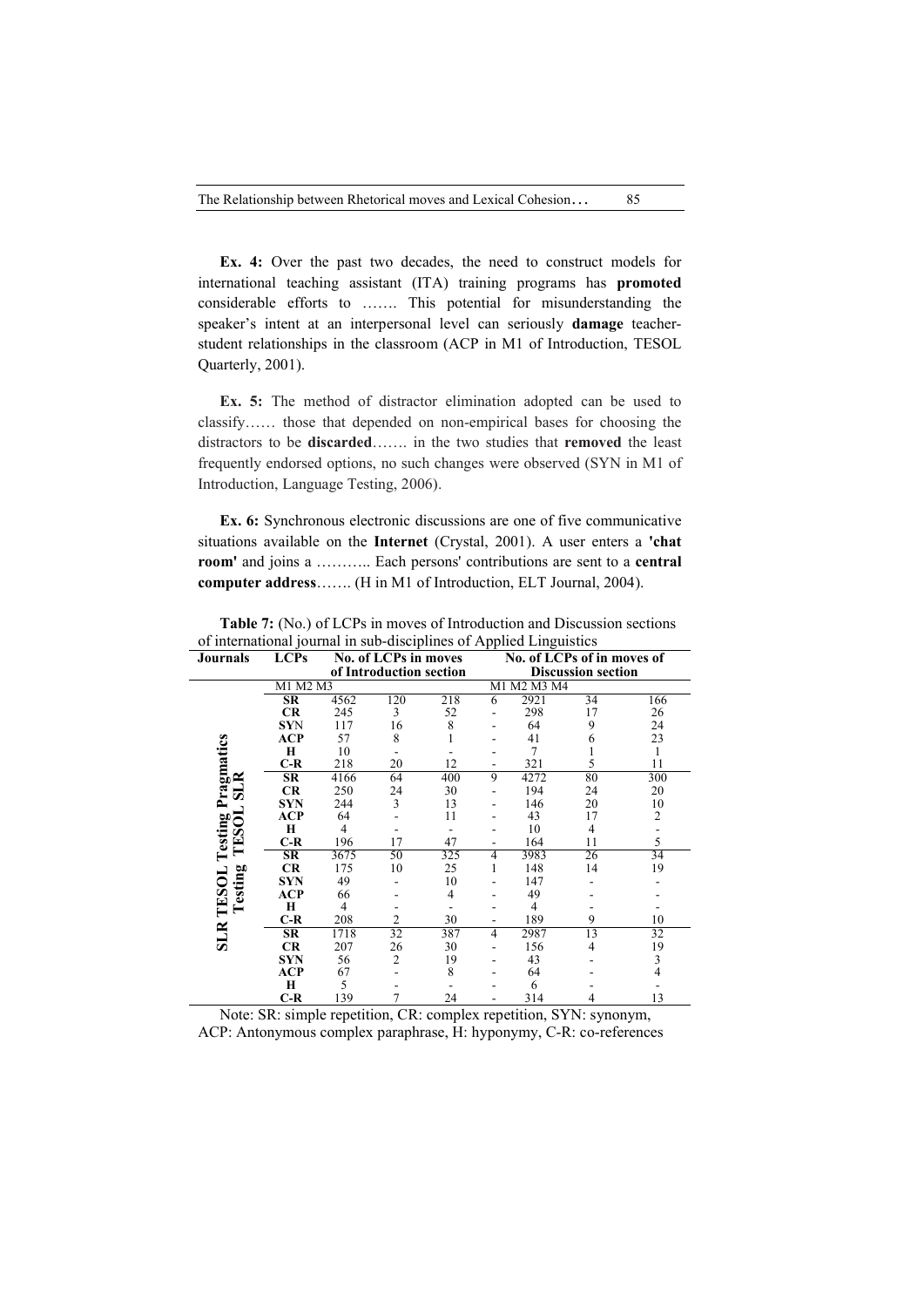**Ex. 7:** Most subjects claimed that **self-monitoring** was helpful with both…………. According to them the most important reasons for the effectiveness of **this technique** are that………. (C-R in M2 of Discussion, ELT, 2004).

**Ex. 8:** The **complexity** is in the combination of the two. ………. Note that this effect cannot be attributed to the **complexity** of the marker ……. Nor to the **syntactic** or semantic **complexity** of the **constructions**, because in all items the same **syntactic construction** was used……….. The conclusion must be that it is the **complexity** of the **coherence relation** that creates the **complexity**. And this is precisely in line with the predictions following from our classification of **coherence relations** (SR in M2 of Discussion, Journal of Pragmatics, 2008).

**Ex. 9:** The **nonsignificant** results were most likely due to the small sample size……… even though the difference was **not significant** for this small sample. However, we argue that……… (SYN in M2 of Discussion, TESOL Quarterly, 2001).

**Ex. 10:** The multi-sample analysis technique, which **facilitates** comparisons across groups. Accordingly, the general form of ……… was simultaneously estimated with cross-group equality **constraints** imposed starting from………. (ACP in M2 of Discussion, Language Testing, 2006).

**Ex. 11:** Therefore, since mastery experience is the most powerful source of **efficacy**……… English teachers feel more **efficacious** for involving students in class activities (CR in M2 of Discussion, JSTU, 2010).

**Ex. 12:** First, the **community** should assume responsibility……………. This requires cultivating the culture of new trends in the **learners**, **teachers**, **parents**, **authorities**, and **administrators** (H in M2 of Discussion, TELL, 2007).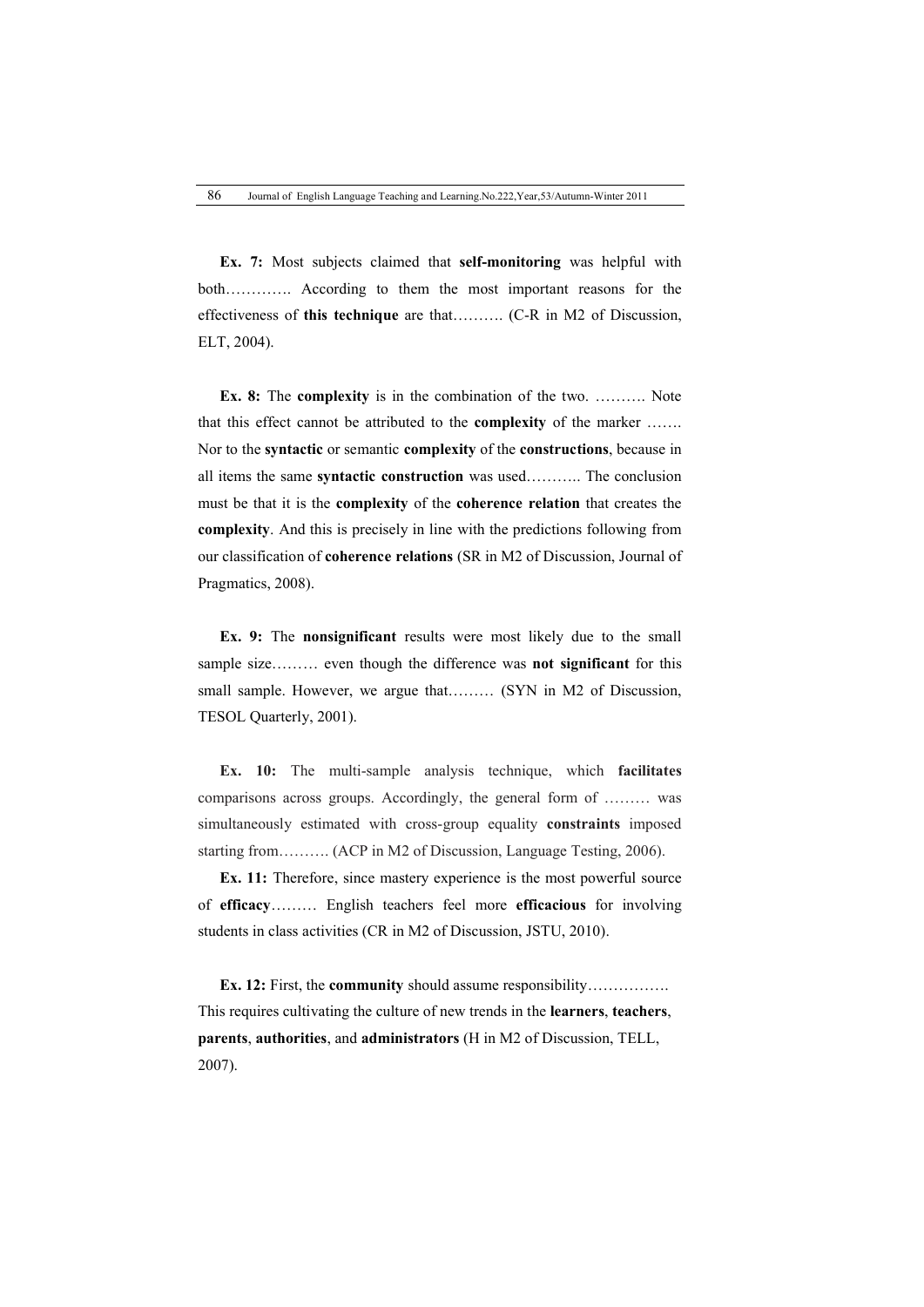| Journals   | <b>LCPs</b> | moves of Introduction section |      |                          |                          |         |      |                          | moves of Discussion section |          |                |                |                          |                          |                          |  |  |
|------------|-------------|-------------------------------|------|--------------------------|--------------------------|---------|------|--------------------------|-----------------------------|----------|----------------|----------------|--------------------------|--------------------------|--------------------------|--|--|
|            |             | M1                            |      | M <sub>2</sub>           | M3                       |         |      |                          | M1                          |          | M <sub>2</sub> | M <sub>3</sub> |                          | M <sub>4</sub>           |                          |  |  |
|            |             | $X^2$                         | Sig. | $X^2$                    | Sig                      | $X^2$   | Sig. | $X^2$                    | Sig.                        | $X^2$    | Sig.           | $X^2$          | Sig.                     | $X^2$                    | Sig                      |  |  |
|            | SR          | 59.9*                         | .00  | $81.6*$                  | .00                      | $11.3*$ | .001 | .40                      | .52                         | 180.6*   | .00            | .34            | .55                      | .003                     | .95                      |  |  |
|            | CR          | $94.4*$                       | .00  | 1.0                      | .31                      | $4.76*$ | .02  | ٠                        | ٠                           | 1.70     | .19            | $\sim$         | $\sim$                   | .019                     | .89                      |  |  |
| Pragmatics | <b>SYN</b>  | 74.6*                         | .00  | $\overline{\phantom{a}}$ | $\overline{a}$           |         |      | $\overline{\phantom{a}}$ | ۰                           | $.29*$   | .01            | .05            | .80                      | 2.6                      | .10                      |  |  |
|            | ACP         | 32.9*                         | .00  |                          | ٠                        |         |      |                          |                             | 2.61     | .10            | .07            | .78                      | $4.2*$                   | .04                      |  |  |
|            | Н           | 2.57                          | .10  |                          | ٠                        |         |      |                          | $\overline{\phantom{a}}$    | .88      | .34            | ٠              | ۰                        | ٠                        | ٠                        |  |  |
|            | C-R         | $140.4*$                      | .00  | $\overline{\phantom{a}}$ | ٠                        | $4.0*$  | .04  | ٠                        | ٠                           | 99.6*    | .00            | .09            | .76                      | .20                      | .65                      |  |  |
|            | SR          | $8.90*$                       | .003 | 1.7                      | .18                      | 125.1   | .00  | .42                      | .51                         | 934.7*   | .00            | $9.8*$         | .002                     | 227.9*                   | .00.                     |  |  |
|            | CR          | $68.5*$                       | .00  | .85                      | .35                      | .06     | .79  | $\overline{\phantom{a}}$ | ٠                           | 1.3      | .25            | ٠              | ٠                        | ٠                        | ٠                        |  |  |
| Testing    | <b>SYN</b>  | $31.2*$                       | .00  |                          | $\sim$                   | 22      | .63  | $\overline{\phantom{a}}$ | ۰                           | $28.4*$  | .00            |                | $\overline{\phantom{a}}$ | 1.66                     | .19                      |  |  |
|            | ACP         | 28.5*                         | .00  |                          | $\overline{a}$           |         | ٠    | ٠                        |                             | .17      | .67            |                |                          |                          | ٠                        |  |  |
|            | Н           | 2.57                          | .10  |                          | ٠                        |         |      |                          | ۰                           | 1.66     | .19            |                |                          |                          | $\overline{\phantom{a}}$ |  |  |
|            | C-R         | $35.0*$                       | .00  | 1.52                     | .21                      | $4.8*$  | .02  | ٠                        |                             | $33.1*$  | .00            |                |                          |                          | ٠                        |  |  |
|            | SR          | 458.0*                        | .00  | 3.04                     | .08                      | .63     | .42  | .33                      | .56                         | $682.1*$ | .00            | $6.0*$         | .01                      | $17.7*$                  | .00                      |  |  |
|            | CR          | .17                           | .67  | $5.3*$                   | .02                      | $13.3*$ | .00  | $\overline{\phantom{a}}$ | ۰                           | .08      | .76            |                |                          |                          | ٠                        |  |  |
| TESOL      | <b>SYN</b>  | $13.2*$                       | .00  |                          | $\overline{\phantom{a}}$ | .22     | .63  | $\overline{\phantom{a}}$ |                             | $5.0*$   | .02            |                |                          |                          |                          |  |  |
|            | <b>ACP</b>  | 2.20                          | .13  |                          | ٠                        |         | ٠    |                          | ۰                           | 1.75     | .18            |                |                          |                          | ٠                        |  |  |
|            | н           | $7.20*$                       | .007 |                          |                          |         |      |                          | $\overline{\phantom{a}}$    | 1.33     | .24            |                |                          |                          | ٠                        |  |  |
|            | C-R         | .91                           | .33  | .66                      | .41                      | .45     | .50  | ٠                        | ۰                           | $9.08*$  | .003           | ٠              | ٠                        | $\overline{\phantom{a}}$ | ٠                        |  |  |
|            | <b>SR</b>   | $114.6*$                      | .00. | 2.51                     | .11                      | $6.2*$  | .01  | .14                      | .70                         | $147.1*$ | .00            | .53            | .46                      | $19.7*$                  | .00                      |  |  |
| <b>SLR</b> | CR          | $9.33*$                       | .002 | $12.5*$                  | .00                      | 2.0     | .157 | ٠                        |                             | .56      | .45            |                |                          |                          |                          |  |  |
|            | <b>SYN</b>  | $10.9*$                       | .001 |                          | ٠                        | .58     | .44  | ٠                        | ۰                           | $9.1*$   | .002           |                | $\overline{a}$           | $\overline{\phantom{a}}$ |                          |  |  |

**Table 8:** Chi-square results for the significance of LCPs distribution in moves of Introduction and Discussion sections of international and local RAs in sub-disciplines of Applied Linguistics

Note: SR: simple repetition, CR: complex repetition, SYN: synonym, ACP: Antonymous complex paraphrase, H: hyponymy, C-R: co-references  $*P<0.05$ 

**SLR** 

**SR** 114.6\* .00 2.51 .11 6.2\* .01 .14 .70 147.1\* .00 .53 .46 19.7\* .00 **CR**  $9.33*$  .002 12.5\* .00 2.0 .157 - - .56 .45 - - - - -**SYN** 10.9\* .001 - - .58 .44 - - 9.1\* .002 - - - -**ACP** 20.3\* .00 - - .28 .59 - - .5.03\* .02 - - - - -**H**  $.09$   $.76$   $.76$   $.76$   $.76$   $.76$   $.76$   $.76$   $.76$   $.76$   $.76$   $.76$   $.76$   $.76$   $.76$   $.76$   $.76$   $.76$   $.76$   $.76$   $.76$   $.76$   $.76$   $.76$   $.76$   $.76$   $.76$   $.76$   $.76$   $.76$   $.76$   $.76$   $.76$   $.76$   $.76$   $.76$   $.$ **C-R**  $48.5^*$  .00 .52 .46 - - - - - 47.8\* .00 - - 8.06\* .00

To see whether there are any significant differences between the moves of local and international RAs with respect to the LCPs used within such moves, Chi-square statistical analysis was run. Results of the Chi-square indicated that there are significant lexico-generic differences between Introduction and Discussion sections of international RAs with their local counterparts (Table 8). As the table shows, the most significant differences are in M1 of Introduction section and M2 of Discussion section. Significant differences were also observed in M2 and M3 of Introduction section as well as M4 of Discussion section. It can be implied that, although local and international writers may use the same moves, following similar moves may not guarantee the acceptance and publication of RAs into the international journals. Move-related LCPs can have an important role in this regard.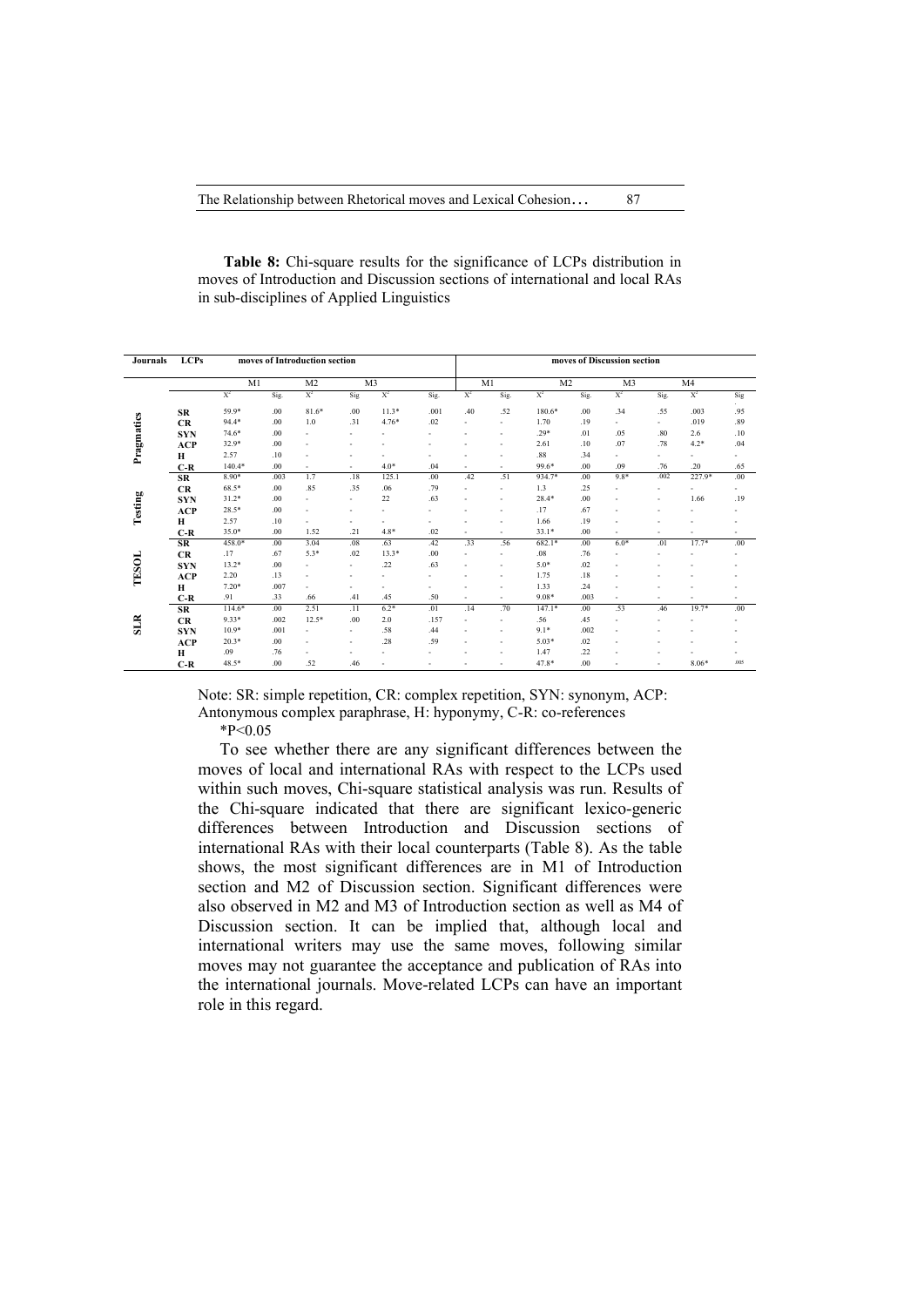## **Discussion and Conclusion**

Analyzing generic structure of RAs, cross-linguistically and crossdisciplinary, has received remarkable attention by many scholars (Ahmad, 1997; Hirano, 2009). Researchers such as Swales (1990), Yang and Allison (2003), and Berkenkotter and Huckin (1995) contends that identification of moves in a RA can contribute to its organization and its cohesiveness. However, none has to date considered the factors that might cause such relations. Having this in mind, and based on a sound theoretical framework, this study tried to, first, and based on Swales' (1990) and Kanoksilapatham's (2007) models, identify the rhetorical moves of Introduction and Discussion sections of the RAs written in international and Iranian local journals, and second, by using Hoey's (1991) LCP model, examine the relationships between the identified moves and LCPs. Findings of each are discussed below.

*Generic structure of Introduction sections of RAs across two corpora*

Firstly, the Swales (1990) CARS model for the analysis of the generic structure of the RAs was examined. Each move of this model with its steps and related instances are given below.

**Move 1:** *Establishing territory*

M1, across two corpora, was found to be an obligatory move. M1S1 (50%) and M1S3 (85%) were found to be present in local RAs hence they are obligatory moves. The same is true for international RAs. M1S1 and M1S3 occurred in more than 50% of international RAs (50% and 92.5%, respectively). Chi-Square results showed no significant differences between M1S1 and M1S3 across two corpora  $(x^2 = 00$  and 0.12, respectively). As it can be seen, both local and international researchers try to centralize their concern around a topic that they claim is among the attractive topics at the present time. Swales (1990) states that the valuable function of this move is to persuade the members of the discourse community to accept that the research which is to be presented is taken from a lively, significant and well-established research area. Samraj (2005) also states that "the presence of centrality claims in more than half of the Conservation Biology abstracts seems to indicate that this rhetorical move has a fairly important place in this genre." M1S3 shows that the topic under investigation is important and many researchers are actively investigating the concerned area. As Samraj (2008) found, the distinction between S1 and S3 of M1 is difficult and the distinction of two is just related to the citations used in S3.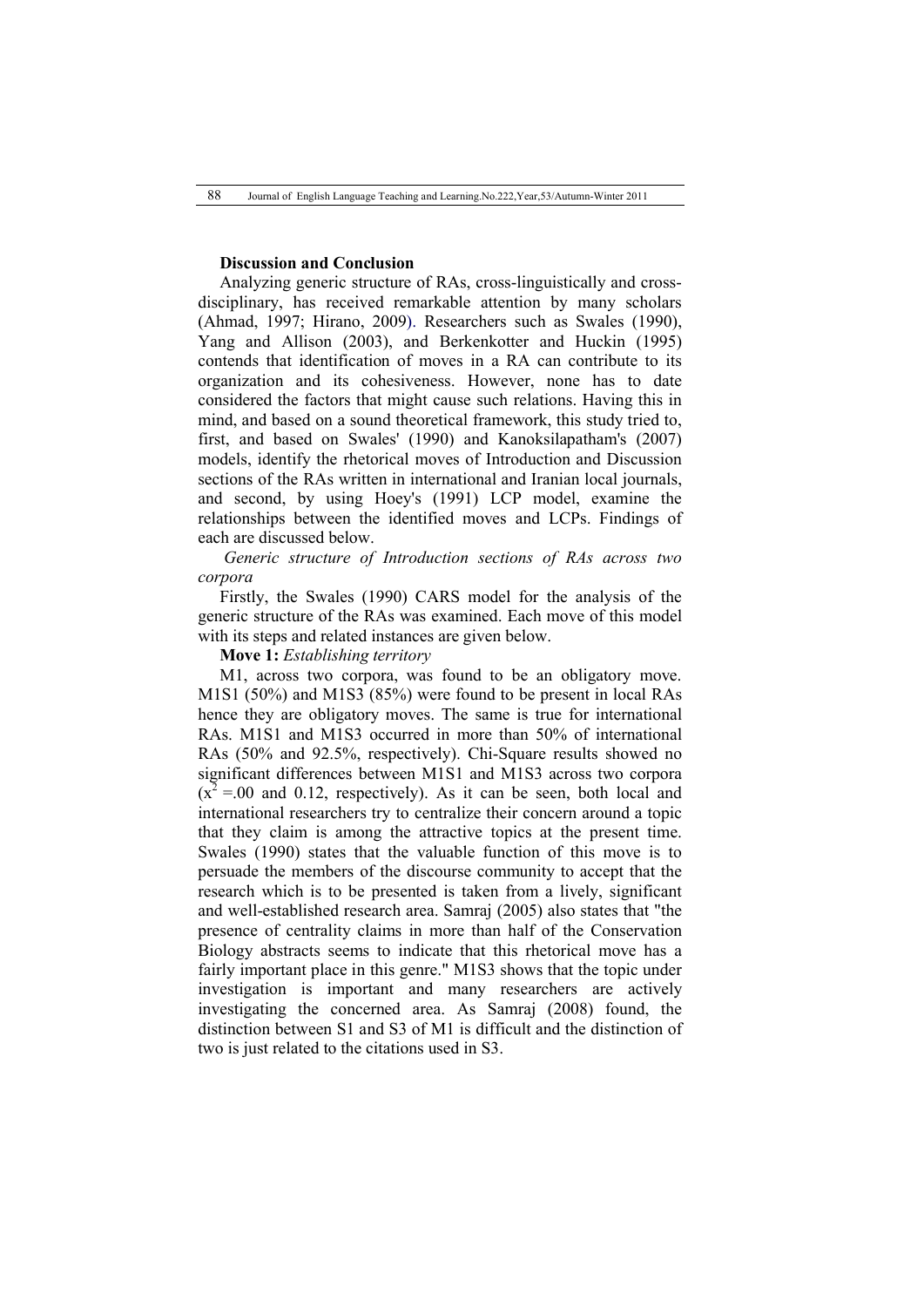# **Move 2:** *Establishing a niche*

Across the two corpora, S2 was the only obligatory step in M2. This step was present in 22 (55%) local and 30 (75%) international RAs. In both corpora, authors explicitly indicate a gap in previous studies; however, it seems that international writers in order to justify their research pay more attention to this move. Chi-square run for significance of these differences did not confirm the differences  $(x^2=$ 2,  $df= 1$ ,  $sig = 0.157$ ). These findings are in line with Samraj (2005) and Kwan (2006) who, in their studies, found that indicating a gap or what they called "the dearth" or "dearth of relevant studies" is present in RAs and doctoral theses. Xudong and She (2005) found that the "*Establishing a niche*" move (indicating a gap in previous studies) was found in more than 70% of the Biomedical RAs. They also found that biomedical researchers mostly used the second step in this move, indicating a gap. All these findings fit in with Swales' (1990) findings.

#### **Move 3:** *occupying the niche*

In M3, S1 is the most frequent step among others. It was found in 26 (65%) local RAs and 25 (62.5%) international RAs. However, the Chi-square results which was used for the significance of these differences ( $x^2$ = .164, df= 1, sig. = 0.686) did not support the above observation. Other steps occurred lower than the determined index. It indicates that both local and international researchers prefer to outline their research purposes rather than stating what the research is established to represent.

Overall, the introduction rhetorical organization i.e., moves structure, across two local and international RAs was similar in rhetorical structure. Obligatory moves and steps were the same and the frequencies of the obligatory moves were not significantly different. This lack of significant differences in the use of obligatory moves across both local and international RAs indicates that just following the same moves does not determine the difference, and hence publication of the RAs in prestigious journals. We cannot put our foci on the structure irrespective of the content. "This implies that language teaching needs to take into account both internal factors, that is, textual and lexico-grammatical factors, and social/cultural factors, that is, matters relating to the field, tenor, mode and purpose, as well as how these two groups of factors relate." (Badger, 2003)

# *Generic structure of Discussion sections across two corpora*

Discussion section of RAs as a place where the research findings are stated, new findings are discussed and compared with previous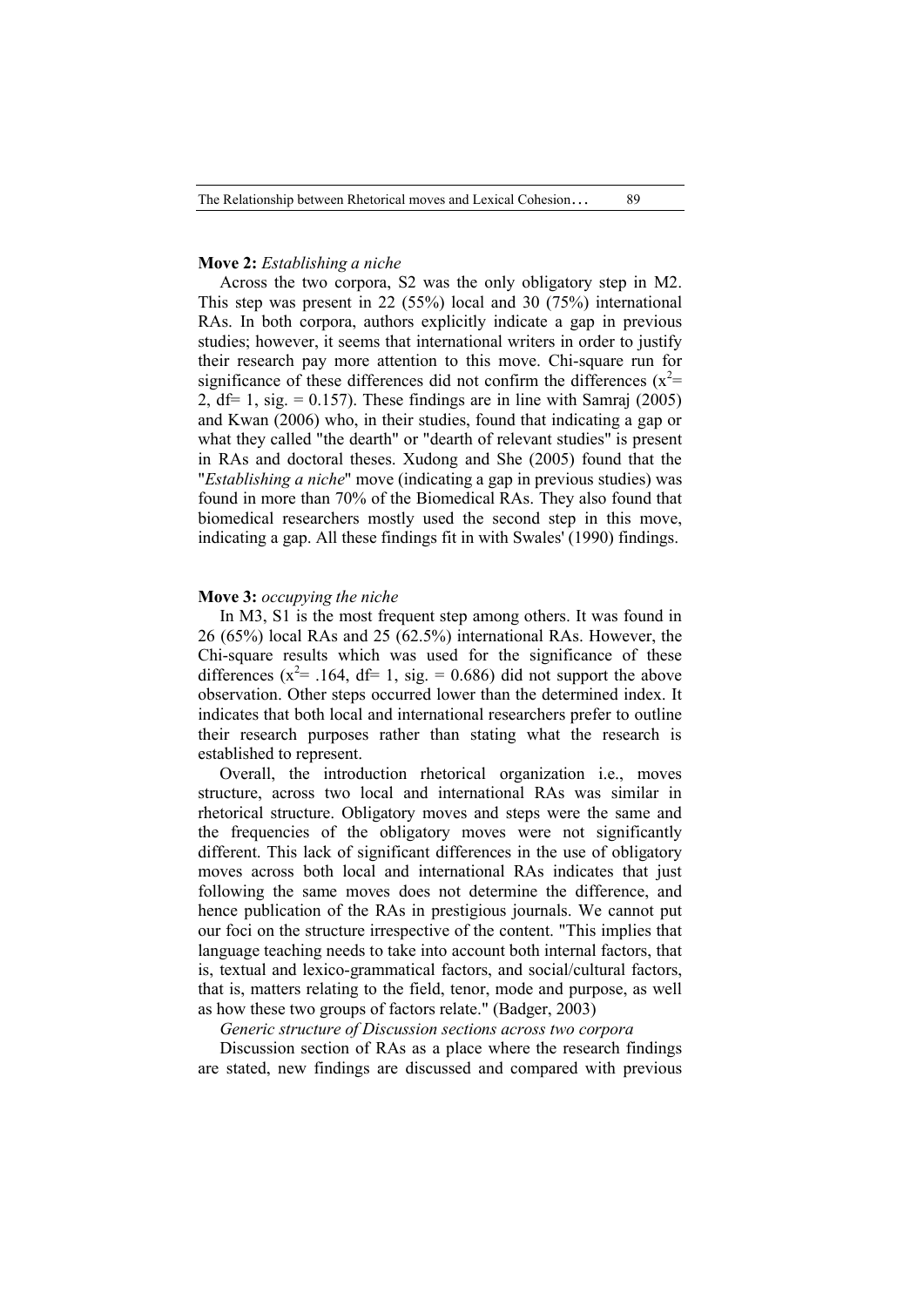findings in the research area, and where the researchers dare to make claims is an important and salient section in RAs. Applying Kanoksilapatham's (2007) model into the corpus revealed that M2 was the only obligatory move among local Discussions while M2 and M4 were the ones across international RAs. Interestingly, the first three steps of this move received the criteria for being among the obligatory steps across international RAs. However, just M2S2 and M2S3 were the obligatory moves in local RAs. In contrast with Kanoksilapatham (2007), who suggests that Discussion section of RAs starts with a move the same as M1 of Introduction, "contextualizing the study"; international RAs opened with restating methodology. M2S2, stating selected findings, was present in 100% of international and local RAs. Thus, it was an obligatory step across both corpora. Therefore, it can be concluded that all the researchers make it essential to state the main findings in this section. Presence of M2S2 "stating main the findings" as an obligatory step across both local and international Discussion sections is in line with Hopkins and Dudley-Evans (1988) and Yang and Allison (2003). They reported that stating the main findings is a quasi-obligatory move in Discussion section.

In conclusion, it seems that local authors generally followed "*Claiming centrality, reviewing related research, Indicating a gap, Outlining purposes, Stating research questions and hypotheses*" steps and *" Stating selected findings, Referring to previous findings"* steps in Introduction and Discussion sections respectively. On the other hand, the general steps used by international authors in their Introductions sections were *"Claiming centrality (or) setting the ground by term definition, elaboration, or exemplifying, reviewing related research, Indicating a gap, Outlining purposes"*, and the general steps that they used in their Discussions were *" Restating methodology, Stating selected findings, Referring to previous findings, Suggesting further research".*

*Move-related LCPs* 

In the analysis of move and LCPs across local and international RAs, at lest four possibilities were observed:

- Similar moves, different LCPs
- Different moves, different LCPs
- $\triangleright$  Different moves, similar LCPs
- $\triangleright$  Similar moves, similar LCPs

In the case of Introduction, both local and international authors followed the similar moves; however, the LCPs that they used within these moves were different (see Tables 6 and 7). The Chi-square results confirmed the significance of these differences (Table 8).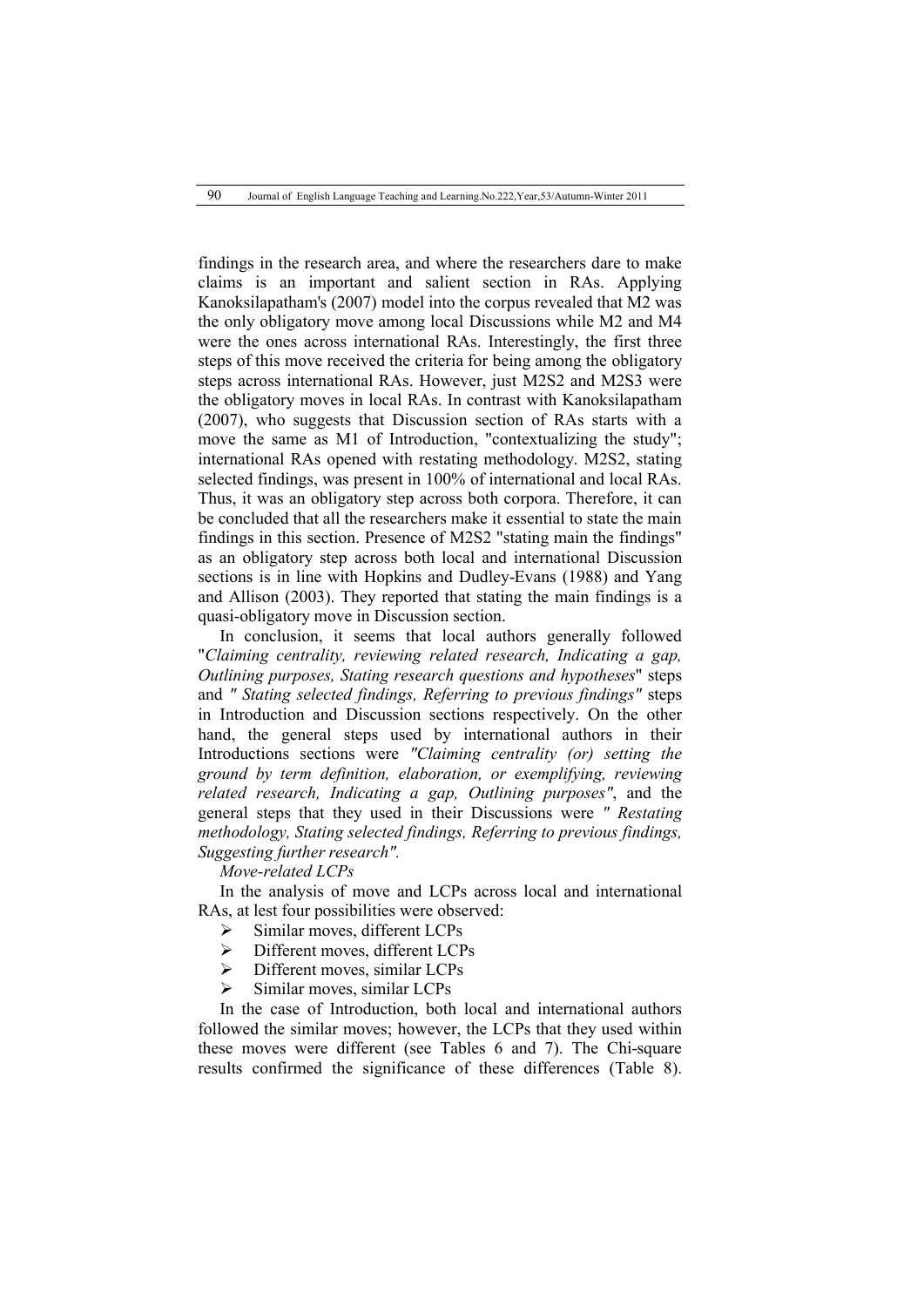Yakhontova (1997) notes that one of the main reasons for the failure of RAs in finding their ways into the international journals is the writers' unawareness of the generic structure of international RAs. However, findings of this study are partially in contrast with Yakhontova (1997). Paltridge (2003) asserts that writing academic texts and RAs is difficult for those non-native writers who wish to join the discourse community of international writers. Ahmad (1997) states that this problem is more critical for those non-native writers whose papers were unpublished since their papers had wrong rhetorical styles. Nevertheless, as it is cited above, obligatory moves and steps in the Introduction section of local and international RAs were the same. Therefore, it seems that the problem of local writers is not their inability in using communicative moves. In other words, being aware of the generic structure of RAs is one of the factors that may affect the rejection or acceptance of a RA. Other factors such as LCPs within the RA moves which were under the focus of this study can have an important role in the acceptance, and hence publication of RAs.

Although Chi-square results showed significant lexico-generic differences between local and international Discussions, particularly in M2 of this section, there are some instances such as CR, ACP, and H patterns in Pragmatics, Testing, and TESOL subfields that support the fourth possibility: similar moves, similar LCPs. Now the question is where the differences are. The possible answer can be found in the way of using LCPs within the moves. It seems that using LCPs has its own rules whose exploration requires further research.

Bottom-up analysis of moves showed that local writers state their research questions and hypotheses at the end of the Introduction section while international writers prefer to state their hypotheses implicitly in S1 or S2 of M3 in the Introduction section. These differences lead to the use of different LCPs in such steps. Local writers use SR pattern at the end of their Introductions while international writers make use of CR and C-R patterns as the dominant LCPs for closing the Introduction section. So, it can be concluded that different moves and steps necessitate different LCPs. The same conclusion is also true for M4 of Discussion section. This obligatory move (M4) in Discussion section of international RAs is an optional move in local RAs. These differences lead to the appearance of different LCPs at the closing part of the local and international RAs. Most of the LCPs except H were present at the end of those international articles, which had M4. However, such consistent results were not observed among local RAs. These results reject our third possibility: different moves with similar LCPs.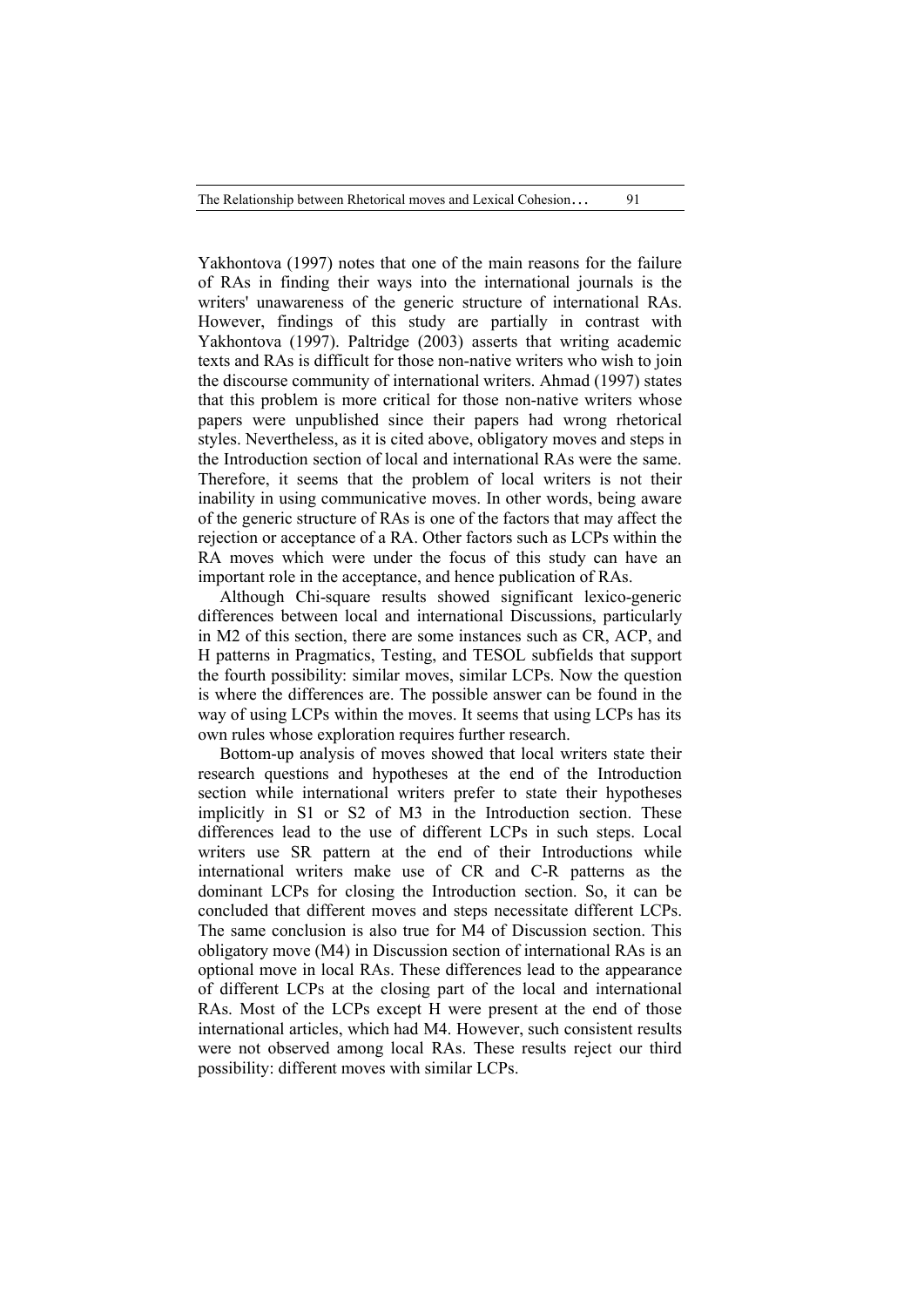One of the main findings of the current study is that LCPs were significantly different in M1 of Introduction section and M2 of Discussion section. Yang and Allison (2003) found that M2 of Discussion section is a quasi-obligatory move across this section. They also reported that in this move "reporting main findings" and "commenting on these findings" are two obligatory steps which can be considered as quasi-obligatory. From a functional perspective, Yang and Allison (2003) state that the main functions of M2 in Discussion section are interpreting and accounting for the results. LCPs differences across local and international journals, particularly, in M2 of Discussion demonstrate that one of the main problems of local authors can be found in their use of LCPs within the M2 of Discussion section. The same problem concerning the M1 of Introduction section is also true for local writers. Many researchers and genre analysts (Swales, 1990; Bhatia, 1993; Habibi, 2008; Hirano, 2009) emphasized saliency of this move. Therefore, as the findings show, local authors have significant differences with their international counterparts in the use of different LCPs across the main moves of a RA. Hence, it is recommended that local authors try to learn the strategies employed by international authors regarding the use of LCPs within the moves of each section of a RA. Of course, studies that are more exploratory are required to be carried out to supply more detailed information on the findings of this paper.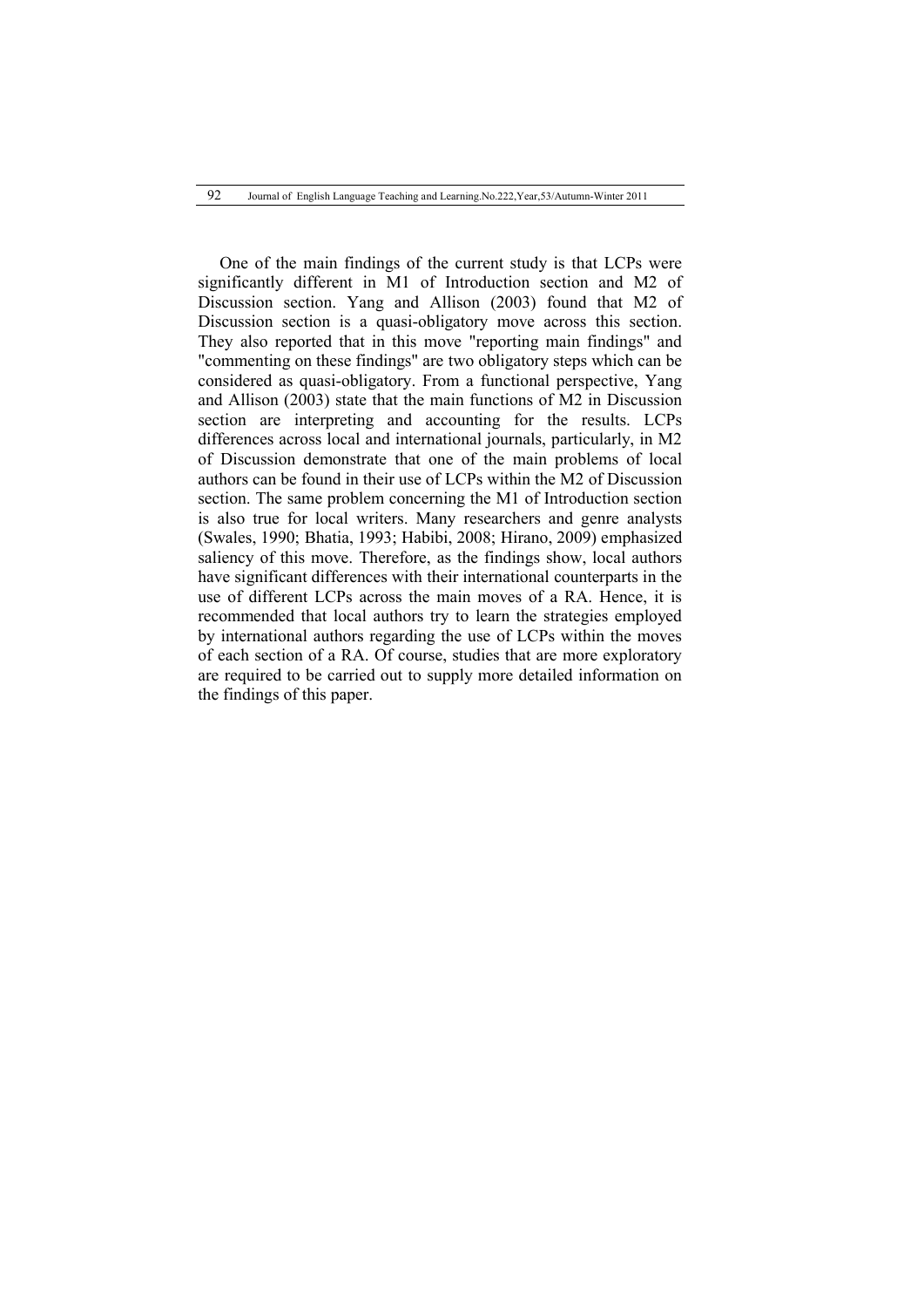The Relationship between Rhetorical moves and Lexical Cohesion… 93

#### **References**

- Ahmad, U.(1997). Research article introductions in Malay: rhetoric in an emerging research community. In Duszak, A. (ed.), *Culture and Styles in Academic Discourse* (pp. 273-303). Berlin: De Gruyter.
- Amirian, Z., Kassaian, Z., & Tavakoli, M. (2008). Genre Analysis: An Investigation of the Discussion Sections of Applied Linguistics Research Articles. *The Asian ESP Journal* 4 (1), 39-63.
- Falah, S.(2004). *A contrastive genre analysis of results and discussion sections of applied linguistics research articles by native and non-native English speakers with respect to evaluative entities and ascribed values*. Unpublished MA thesis, University of teacher training of Tehran, Iran.
- Badger, R.(2003). Legal and general: towards a genre analysis of newspaper law reports. *English for Specific Purposes,*22, 249–263.
- Berkenkotter, C., & Huckin, T.N.(1995). Genre knowledge in disciplinary communication: Cognition/ culture/ power. Hillsdale, NJ: Lawrence Erlbaum.
- Bhatia,V.K.(1993). *Analyzing genre: Language use in professional setting*. London and New York: London Group.
- Bhatia,V.K.(1999). Integrating products, processes, purposes and participants in professional writing. In C. N. Candlin & K. Hyland (eds.), *Writing: Texts, processes and practices*, London: Longman, pp. 21-39.
- Bhatia, V.K.(2001). Analyzing genre: some conceptual issues. In Hewings, M.(ed.), *academic writing context* (pp. 79-92). Birmingham: University of Birmingham.
- Biria, R., & Tahririan, M. H. (1997). Communicative conventions in discussion discourse. *IJAL*, 13(3), 1-11.
- Burrough-Boenisch, J.(2003). Examining present tense conventions in scientific writing in the light of reader reactions to three Dutch-authored discussions. *English for Specific Purposes*, 22(1), 5–24.
- Brett, P.(1994). A genre analysis of the results section of sociology articles. *English for Specific Purposes, 13,* 47-59.
- Bublitz, W. (1996). I've bought a freezer you've bought a freezer they've bought a freezer: Repetition as a Text-building Device. In Bazzanella, Carla (ed.), *Repetition in Dialogue*, Tübingen: Niemeyer, pp. 16-28.
- De Beaugrande, R.(1997). The Story of Discourse Analysis. In van Dijk, T.A.(ed.), *Discourse as Structure and Process*, London: Sage, pp. 35-62.
- Dudley-Evans, A.(1986). Genre analysis: an investigation of the introduction and discussion sections of MSc dissertations. In M. Coulthard (ed.), *Talking about texts* (pp. 128-145). Birmingham: university of Birmingham.
- Fairclough, Norman. 1995. *Media Discourse*. London: Edward Arnold.
- Fallahi, M.M., & Erzi, M.(2003). Genre analysis in language teaching: An investigation of the structure of the discussion section of languageteaching-journal articles. *IJAL,* 6(1), 69-81.
- Habibi,P.(2008). Genre Analysis of Research Article Introductions across ESP, Psycholinguistics, and Sociolinguistics. *IJAL*, 11(2), pp. 87-111.
- Halliday, M.A.K & Hasan, R. (1976). *Cohesion in English.* London: Longman.
- Halliday, M. A. K., & Hasan, R. (1989) *Language, Context and Text: Aspects of Language in a Social-semiotic Perspective*. OUP.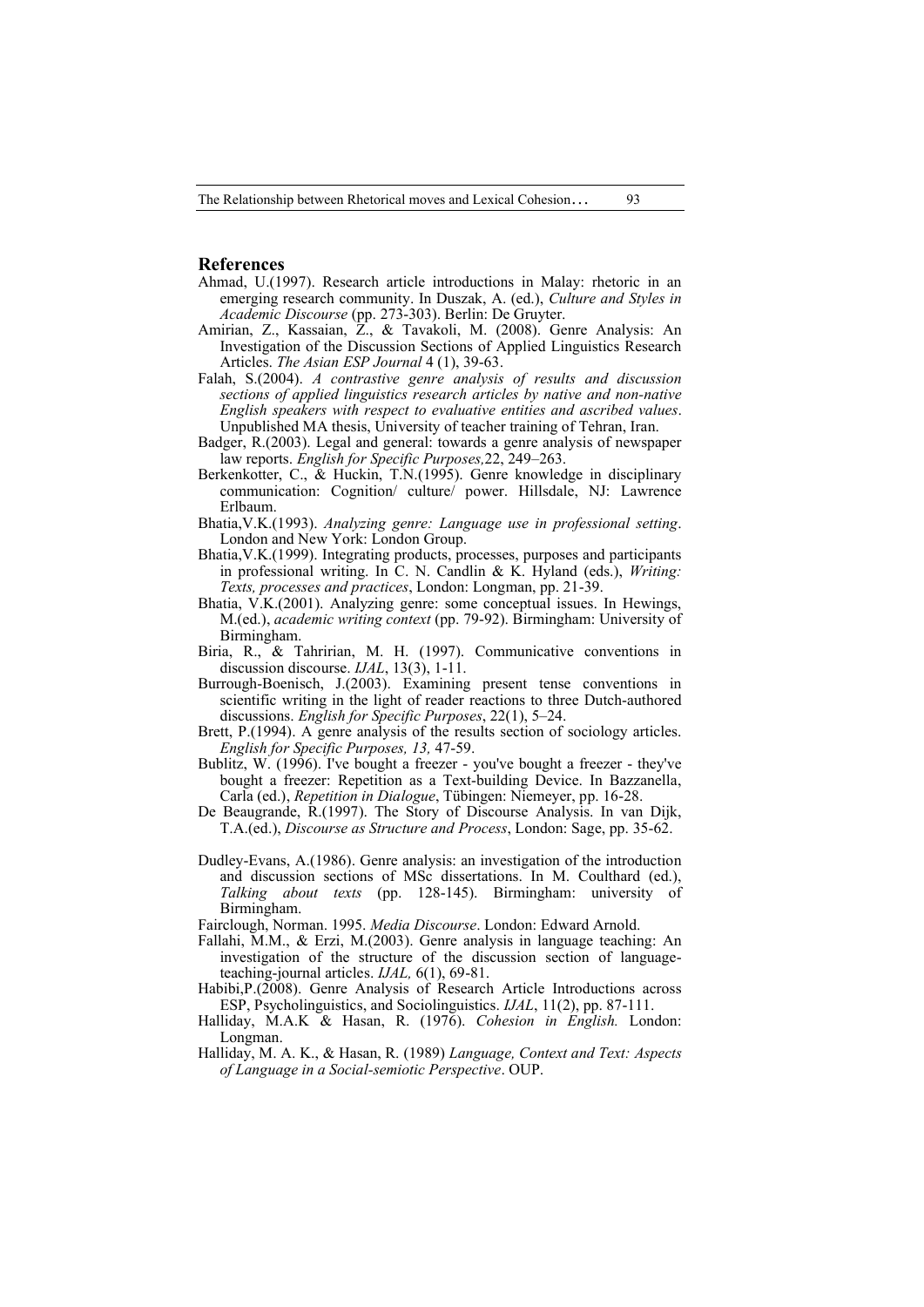- Hirano, E.(2009). Research article introductions in English for specific purposes: A comparison between Brazilian Portuguese and English. *English for Specific Purposes*, 28, 240–250.
- Holmes, R.(1997). Genre analysis, and the social sciences: An investigation of the structure of research article discussion sections in three disciplines. *English for Specific Purposes, 16*(4), 321-337.
- Hoey, M. (1991). *Patterns of Lexis in Text*. Oxford: Oxford University Press.
- Hopkins, A., & Dudley-Evans, A. (1988). A genre-based investigation of the discussion sections in articles and dissertations. *English for Specific Purposes, 7,* 113-122.
- Hyland, K.(1996). Writing without conviction? Hedging in science research articles. *Applied Linguistics*, 17(4), 433–454.
- Hyland, K.(1998). *Hedging in scientific research articles*. Amsterdam: John Benjamins.
- Hyland, K.(2000). *Disciplinary discourses: Social interactions in academic writing*. Harlow: Longman.
- Hyland, K. (2001). Humble servants of the discipline? Self-mention in research articles. *English for Specific Purposes*, 20(3), 207–226.
- Jalilifar, A.R.(2007). Hedging As a Pragmatic Strategy: Variations across Disciplines and Cultures. *TELL*, 1(3), 43-69.
- Johnstone, B.(1987). "Perspectives on Repetition." *Text,*7(3),205-214. Kai, J.(2008). Lexical Cohesion Patterns in NS and NNS Dissertation Abstracts in Applied Linguistics:A Comparative Study. *The Linguistic Journal*, 3(3), 132-159.
- Klebanov, B. B., & Eli Shamir, E.(2007). Reader-based exploration of lexical cohesion. *Lang Resources & Evaluation* ,41, 27–44.
- Kwan, B.(2006). The schematic structure of literature reviews in doctoral theses of applied linguistics. *English for Specific Purposes*, 25, 30-55.
- Li, L., & Ge, G.(2009). Genre analysis: Structural and linguistic evolution of the English-medium medical research article (1985–2004). *English for Specific Purposes,* 28, 93-104.
- MacMillan, F.(2007). The role of lexical cohesion in the assessment of EFL reading proficiency. *Arizona Working Papers in SLA & Teaching*, 14, 75- 93.
- Matsuda, P.K.(2001). Voice in Japanese written discourse: Implications for second language writing. *Journal of Second Language Writing*, 10(1–2), 35–53.
- Nwogu, K.N.(1991). Structure of science popularizations: A genre-based analysis approach to the schema of popularized medical texts. *English for Specific Purposes,* 10, 111-123.
- Nwogu, K.N.(1997). The medical research paper: Structure and function. *English for Specific Purposes, 16*(2), 119-138.
- Ozturk, I.(2007). The textual organisation of research article introductions in applied linguistics:Variability within a single discipline. *English for Specific Purposes*, 26, 25–38.
- Paltridge, B.(2003). Underlying philosophies of English language education in Australia. *English Teaching, 58*(1), 273-284.
- Peacock, M.(2002). Communicative moves in the discussion section of research articles. *System, 30*(4), 479-497.